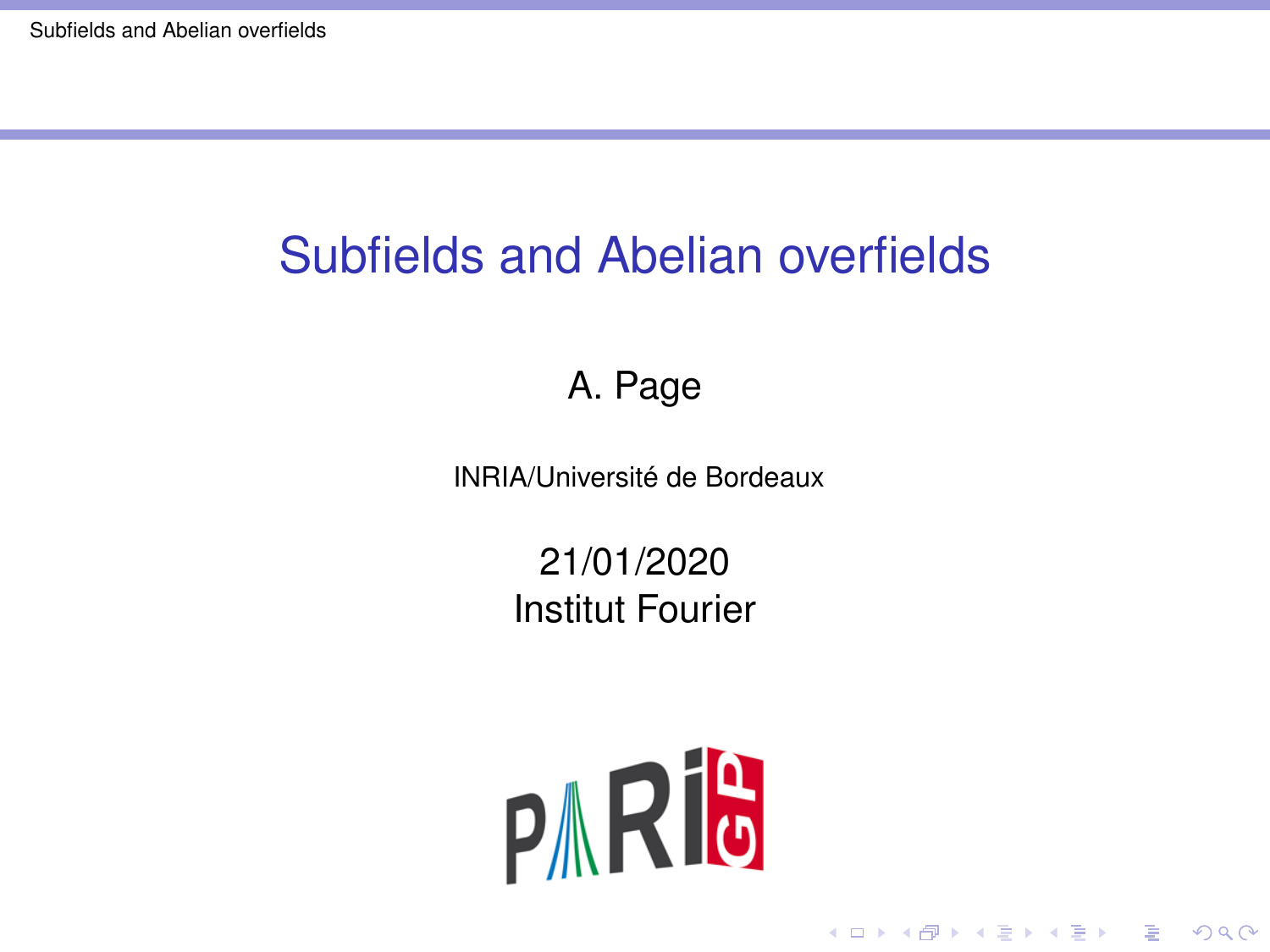### Plan

This tutorial:

- $\triangleright$  construction of subfields of a number field
- $\triangleright$  construction of abelian extensions of a number field

These are old functionalities but we made a number of changes to them.

**KORK ERKER ADAM ADA** 

If you want to record the commands we will type during the tutorial:

```
? \l subsupfields.log
```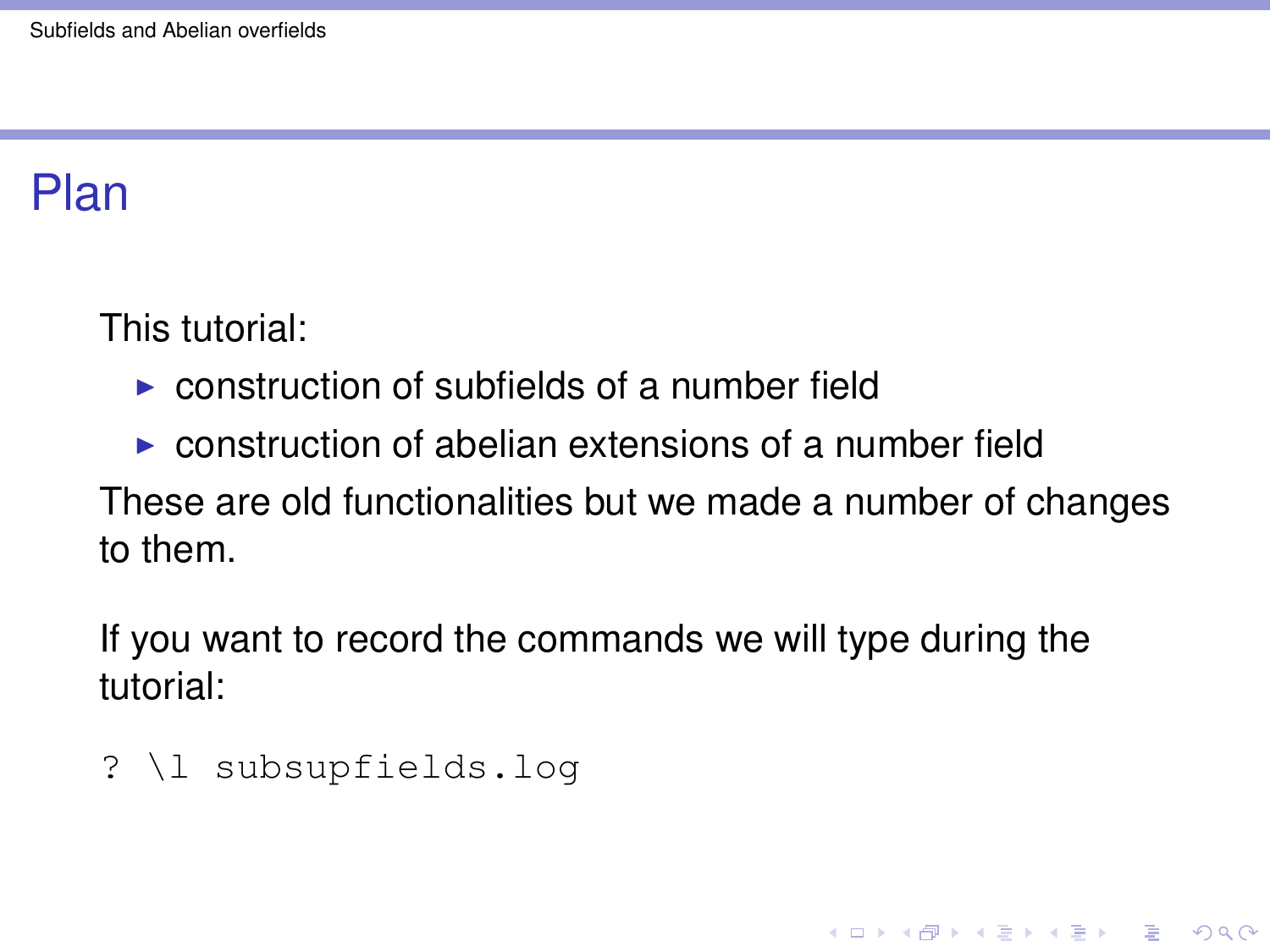## Subfields

We compute the subfields of a number field with the function nfsubfields.

**KORKARA KERKER DAGA** 

? pol1 = y^8 - y^6 + 2\*y^2 + 1; ? #nfsubfields(pol1) % = 6

This number field has 6 subfields.

```
? #nfsubfields(pol1,4)
% = 3
```
Three of them have degree 4 over  $\mathbb Q$ .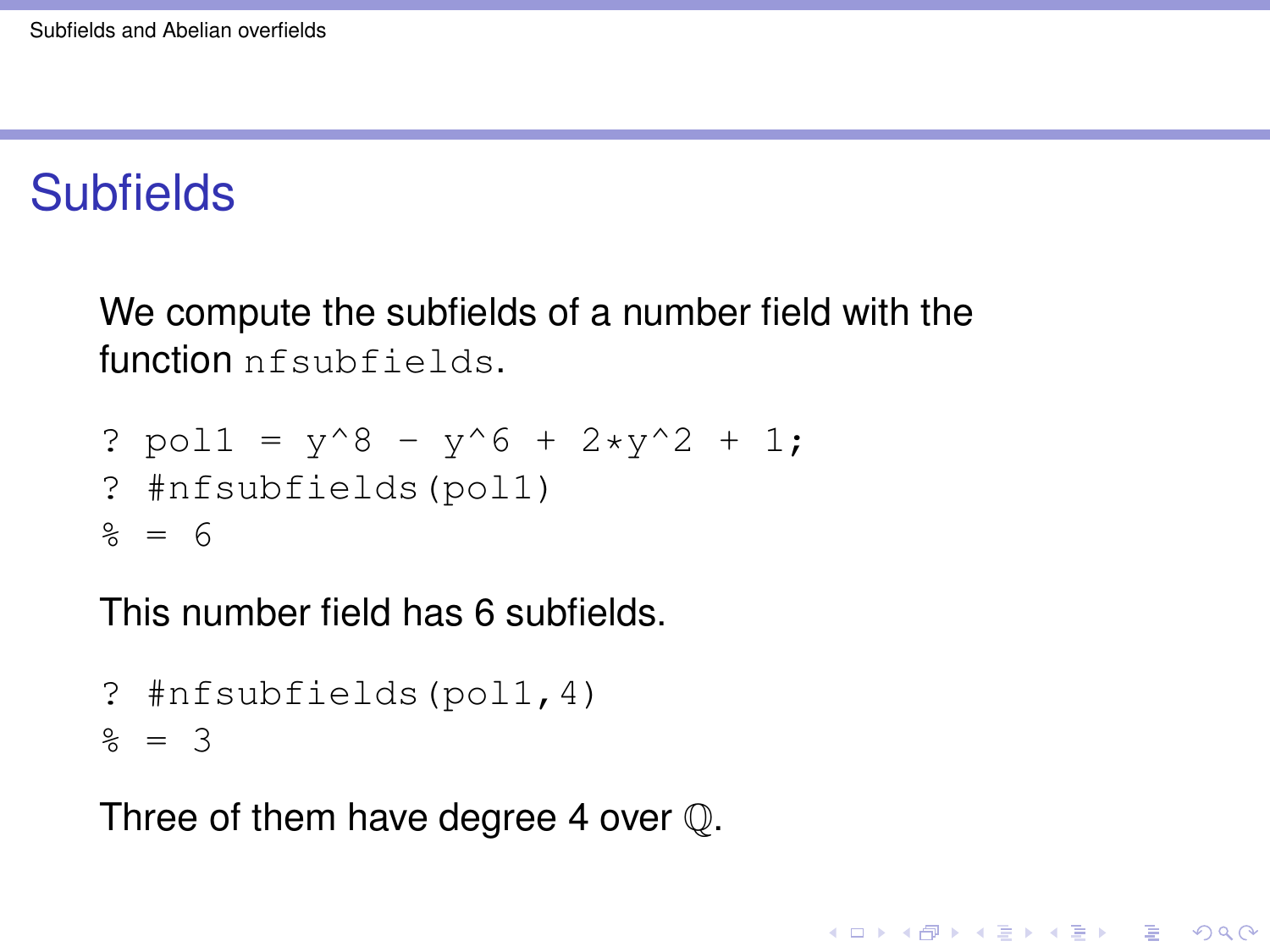#### Subfields and embeddings

For each subfield, the function gives a defining polynomial and an element of the large field defining the embedding.

? sub1 = nfsubfields(pol1,4) % = [[y^4 - ... , 2\*y^7 - ...], [y^4 - ..., -2\*y^7 + ...], [y^4 - ..., -y^2 + 1]] ? a = y^2+y; ? minpoly(Mod(a,sub1[1][1])) % = x^4 + 2\*x^3 + 76\*x^2 + 60\*x + 12

We can compute the image of a in the large field with subst.

KID K@ KKEX KEX E 1090

? minpoly(Mod(subst(a,  $v$ , sub1[1][2]), pol1))  $\frac{1}{6}$  = x<sup>^</sup>4 + 2\*x<sup>^</sup>3 + 76\*x<sup>^</sup>2 + 60\*x + 12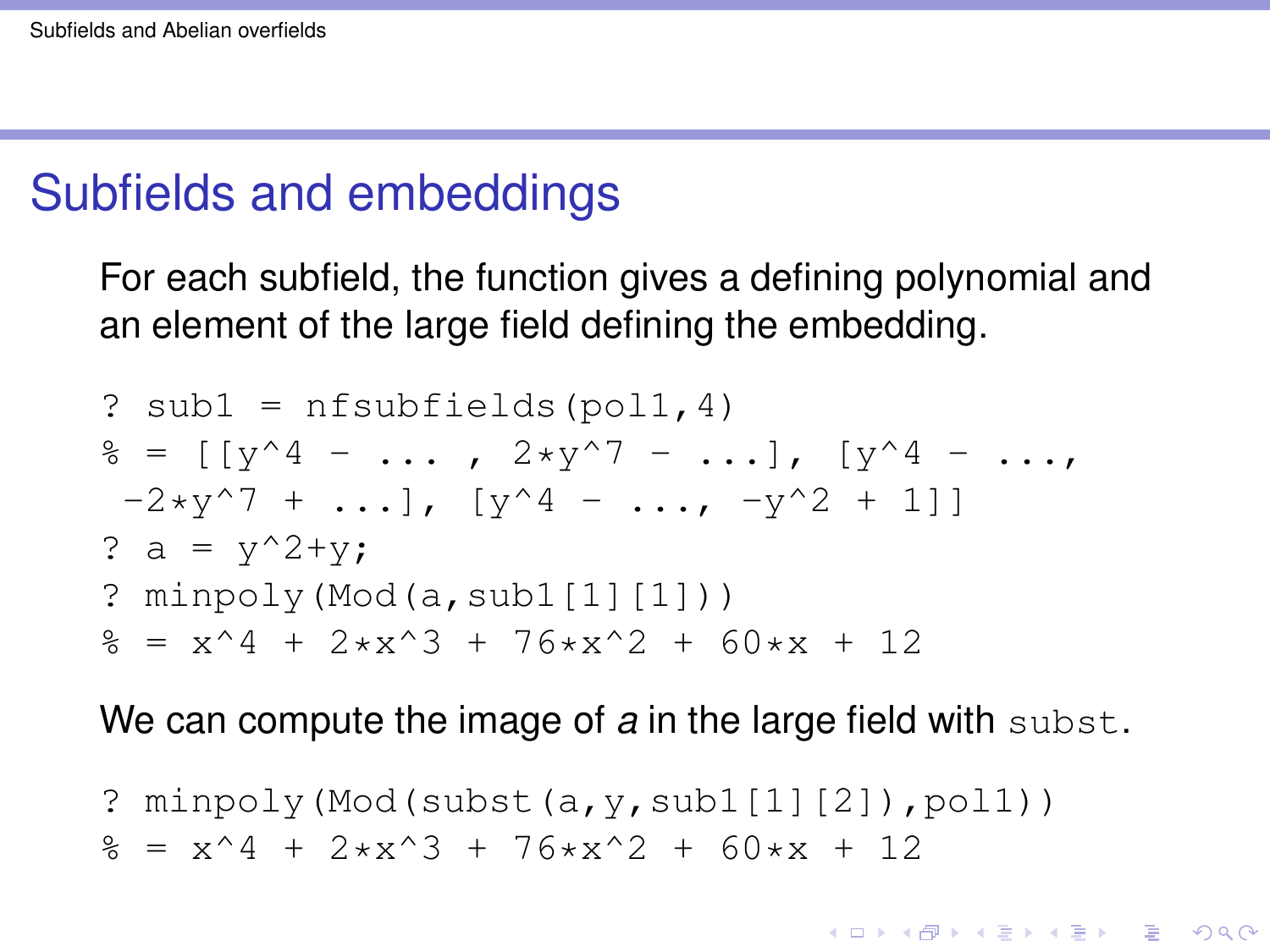#### **Subfields**

We can also use an *nfinit* structure as input.

K ロ ▶ K @ ▶ K 할 ▶ K 할 ▶ 이 할 → 9 Q Q\*

```
? nfl = nfinit(poll);? #nfsubfields(nf1,2)
\frac{6}{6} = 1
```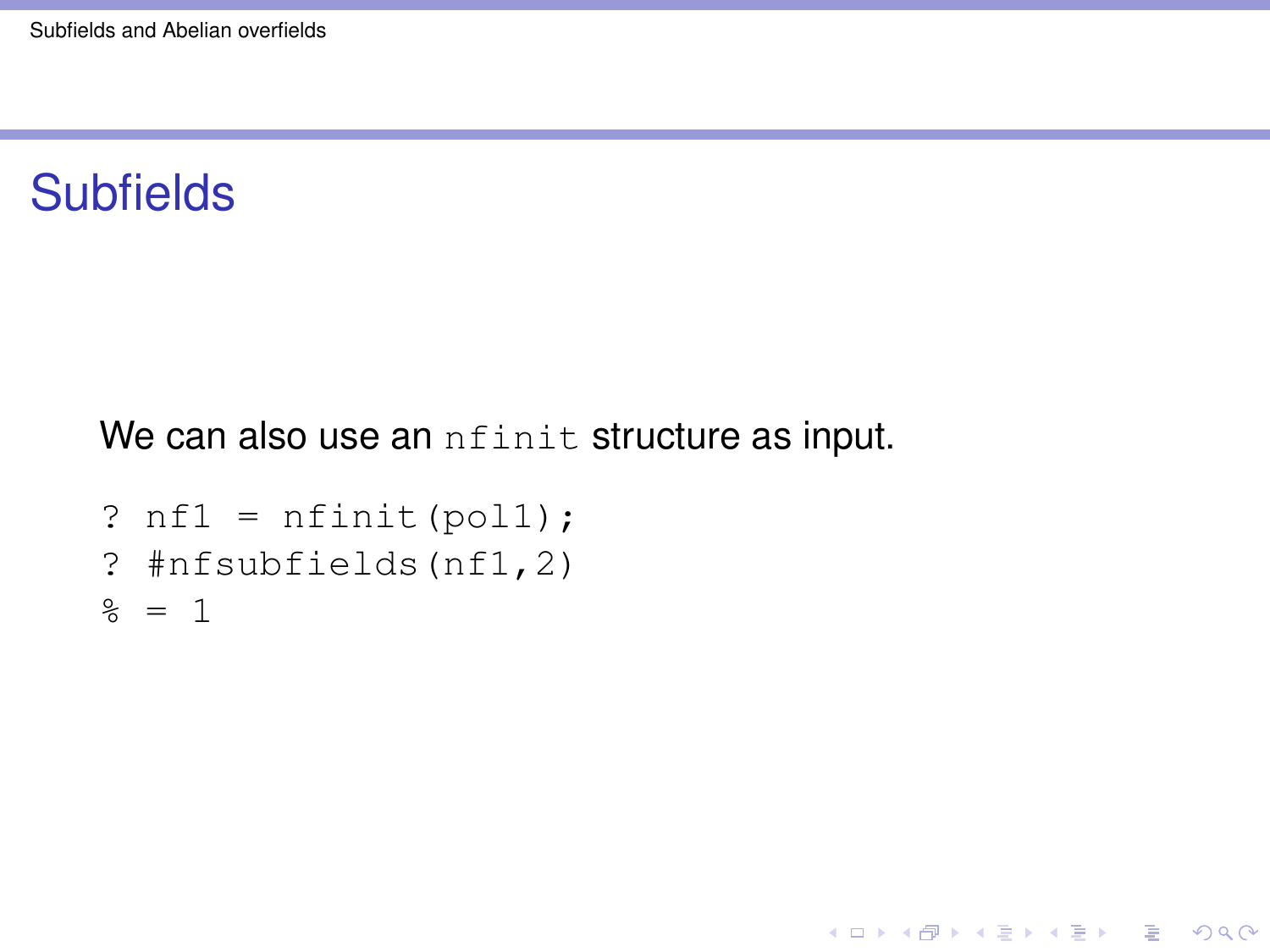## Algorithms for subfields

Depending on the situation, we use various algorithms to compute subfields of  $K = \mathbb{Q}[X]/P(X)$ .

- 1. Galois theory (Allombert);
- 2. A combinatorial algorithm (Klüners);
- 3. A factorisation based algorithm (van Hoeij Klüners Novocin).
- 1. is always faster when available, 3. is polynomial-time, and 2. is exponential in the worst case but it is often fast.

In 3., we need the factorisation of *P* over *K*.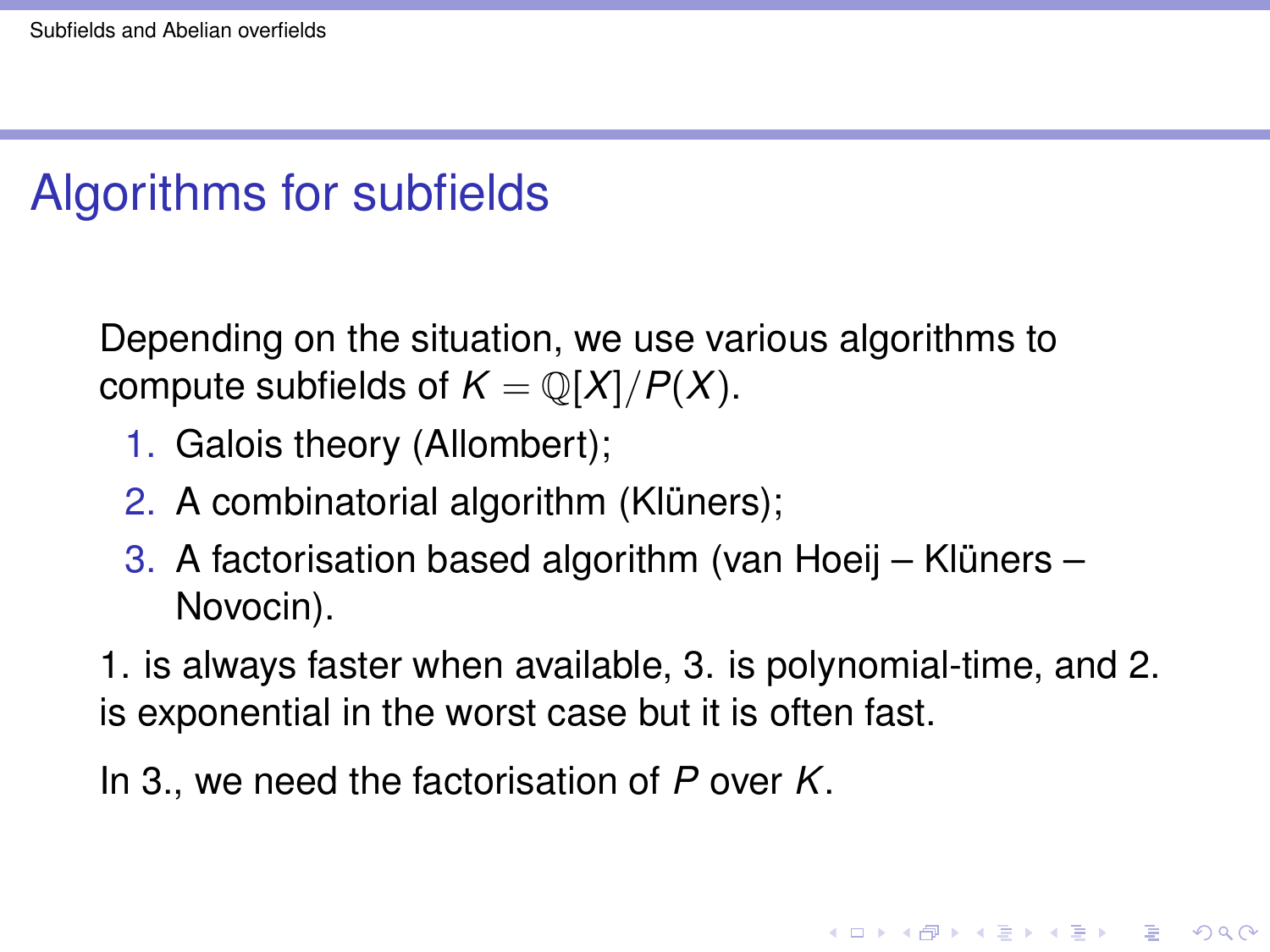### Subfields: providing the factorisation

We can provide the factorisation to the function. This forces the use of Algorithm 3. and saves the recomputation of the factorisation.

```
\n? 
$$
\text{fal} = \text{nfactor}(\text{pol1, subset}(\text{pol1}, y, x));
$$
\n?  $\text{sublb} = \text{nfsubfields}([\text{pol1}, \text{fal}], 4)$ \n% =  $[[y^4 + \ldots, -y^5 + \ldots], [y^4 + \ldots, -y^2],$ \n $[[y^4 + \ldots, -y^3 + y]]$ \n
```

We can check that we obtained the same subfields with nfisisom.

? 
$$
\text{nfisisom}(\text{sub1}[1][1], \text{sub1b}[1][1])
$$
  
\n $\text{%} = [-1/2*y^3 - 1/2*y^2 - 3/2*y - 1/2, 1/2*y^3 - 1/2*y^2 + 3/2*y - 1/2]$ 

K ロ ▶ K @ ▶ K 할 ▶ K 할 ▶ | 할 | K 9 Q Q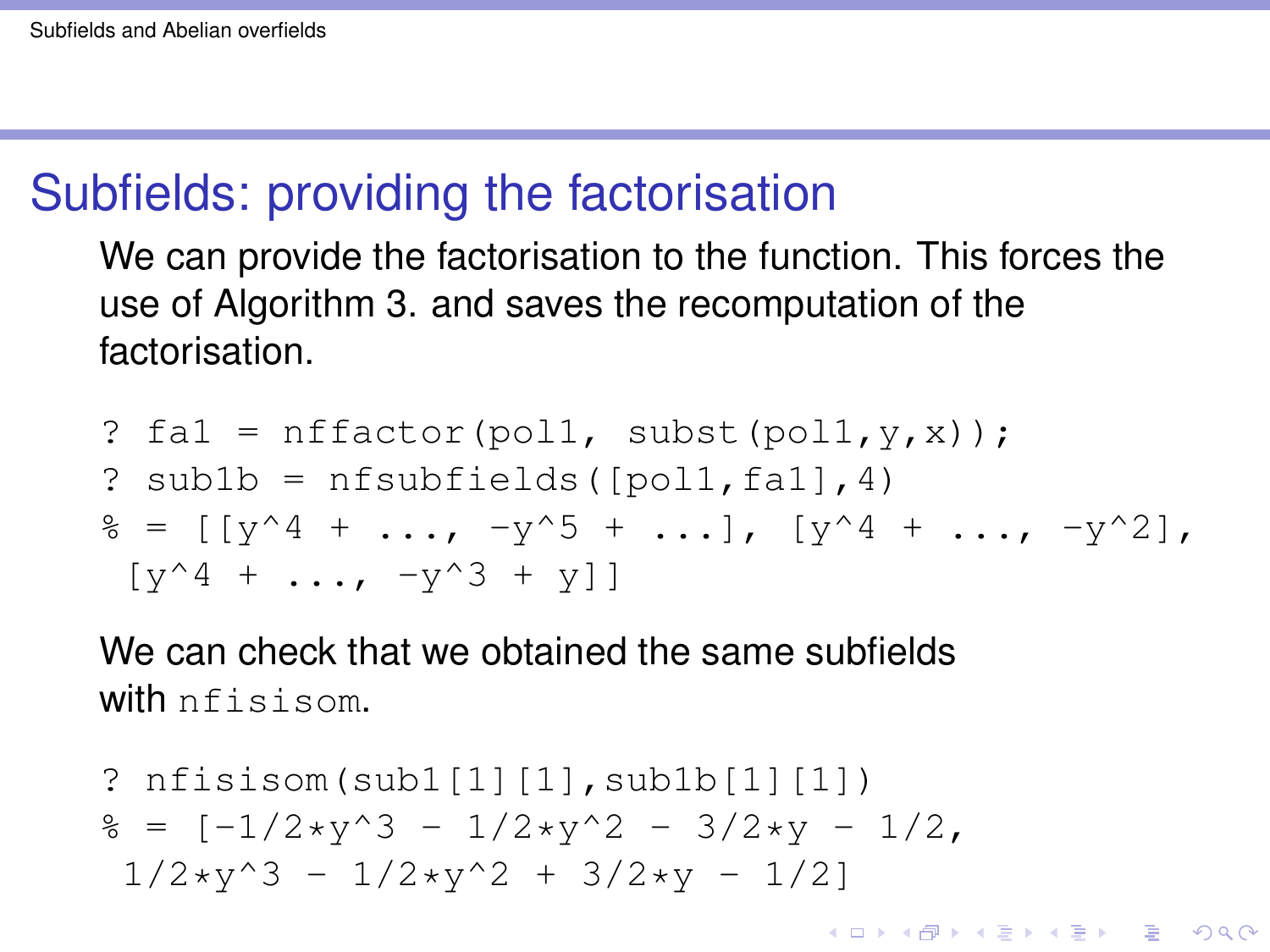## Subfields: providing the factorisation

There is no canonical ordering for the subfields, so they may end up being permuted.

**KOD KARD KED KED BE YOUR** 

```
? matrix(\#sub1, #sub1b,i,j)nfission(sub1[i][1],sub1b[i][1])!=0)\frac{6}{6} =
[1 0 0]
[0 0 1]
[0 1 0]
```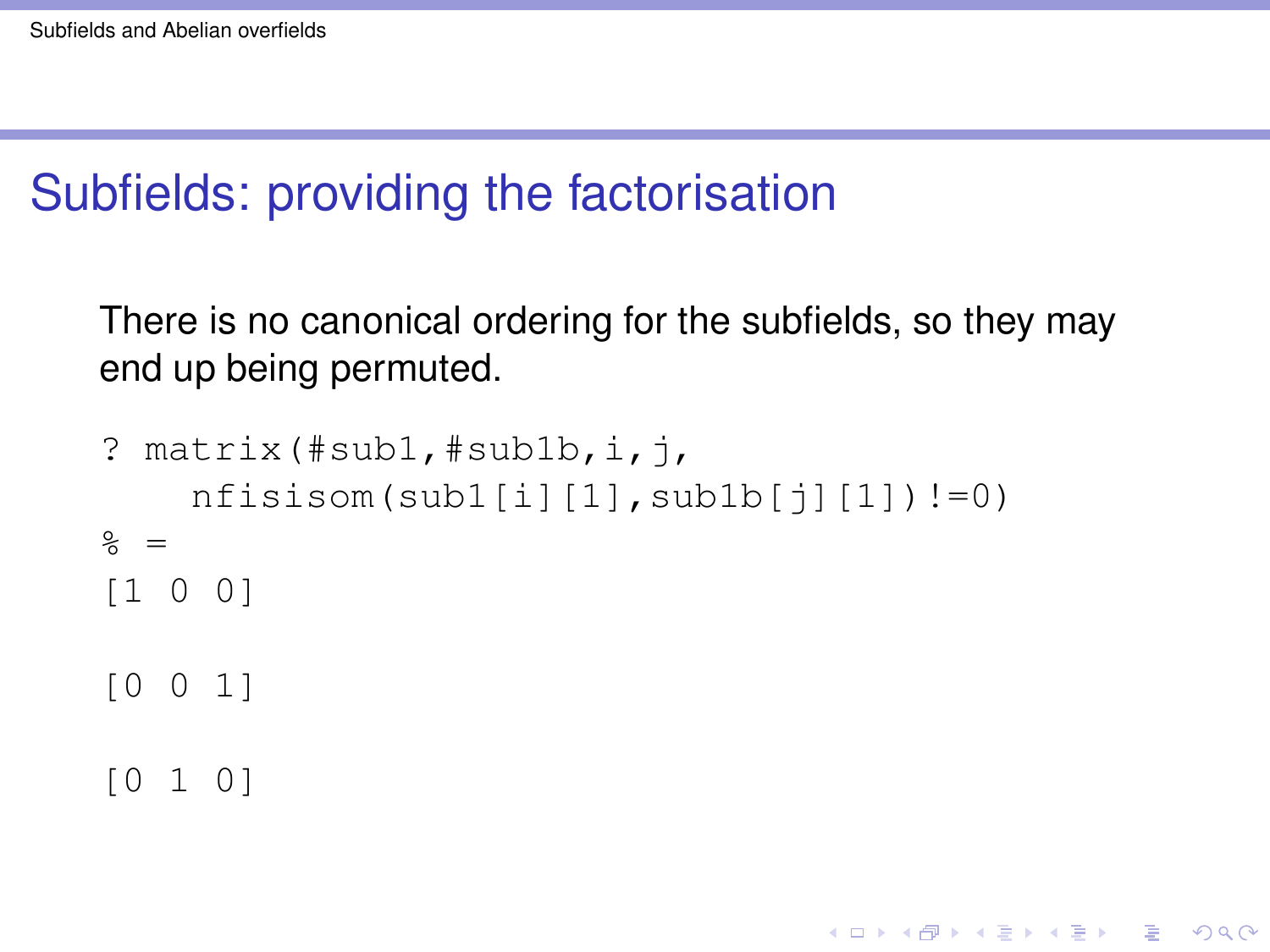### Maximal subfields

We can restrict to the enumeration of maximal subfields with the function nfsubfieldsmax.

? {pol2 = x^16 - 4\*x^15 + 34\*x^14 - 102\*x^13 + 620\*x^12 - 1542\*x^11 + 7436\*x^10 - 14962\*x^9 + 67815\*x^8 - 111634\*x^7 + 409898\*x^6 - 504000\*x^5 + 1459447\*x^4 - 1224212\*x^3 + 3769899\*x^2 - 1828918\*x + 6914293}; ? sub2 = nfsubfieldsmax(pol2); ? apply(a -> poldegree(a[1]), sub2) % = [4, 8, 8, 8]

They do not always have the same degree.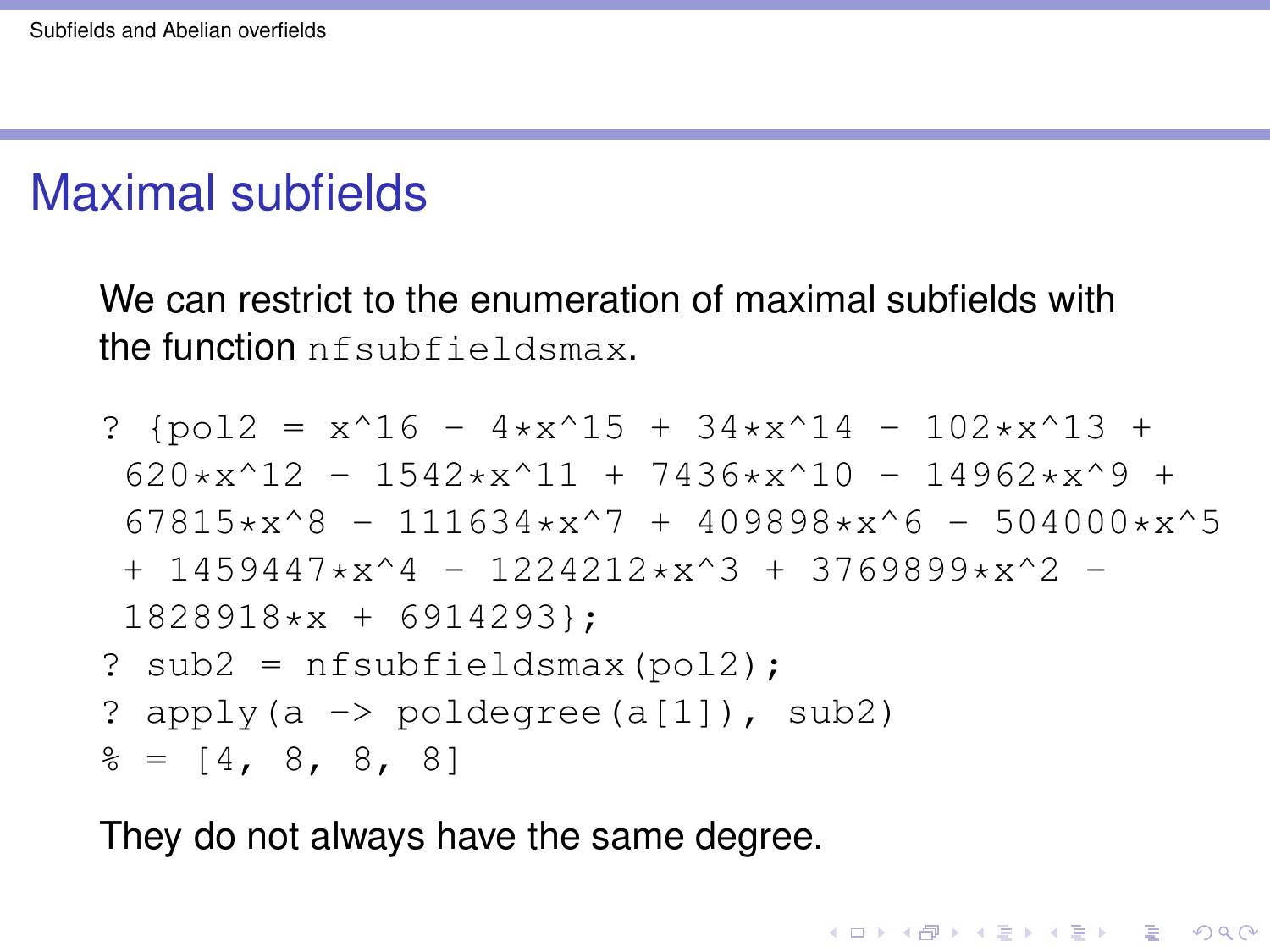### Maximal subfields: providing the factorisation

This uses a variant of Algorithm 3., and we can also provide the factorisation.

? fa2 = nffactor(pol2, subst(pol2,x,t)); \*\*\* incorrect priority: variable t >= x

Watch out for the priority of variables!

```
? t = varhigher("t");
? fa2 = nfactor(pol2, subst(pol2, x, t));
? nfsubfieldsmax([pol2,fa2]) == sub2\frac{6}{5} = 1
```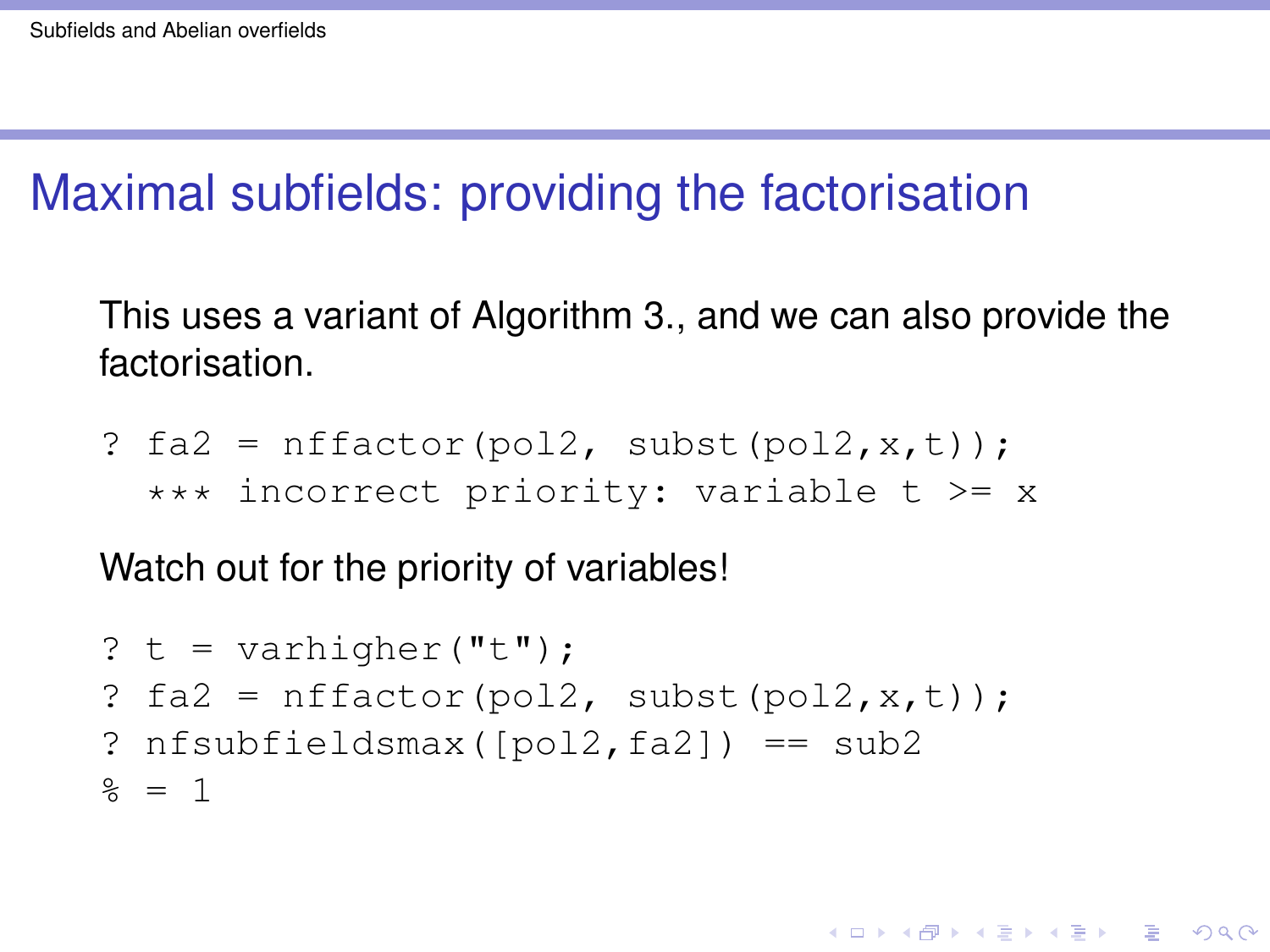### Descending further

We can then compute subfields of the maximal subfields, etc.

? {pol3 = y^12 + 6\*y^10 - 10\*y^9 + 36\*y^8 - 60\*y^7 + 276\*y^6 - 720\*y^5 + 1776\*y^4 - 2360\*y^3 + 2160\*y^2 - 1200\*y + 400}; ? sub3 = nfsubfieldsmax(pol3); ? apply(a -> poldegree(a[1]), sub3) % = [4, 6] ? sub3b = nfsubfieldsmax(sub3[1][1]) % = [[y^2 - ...ugly...]

K ロ ▶ K @ ▶ K 할 ▶ K 할 ▶ 이 할 → 9 Q Q\*

We can simplify the models with polredbest.

? polredbest (sub3b[1][1])  

$$
8 = y^2 - y - 1
$$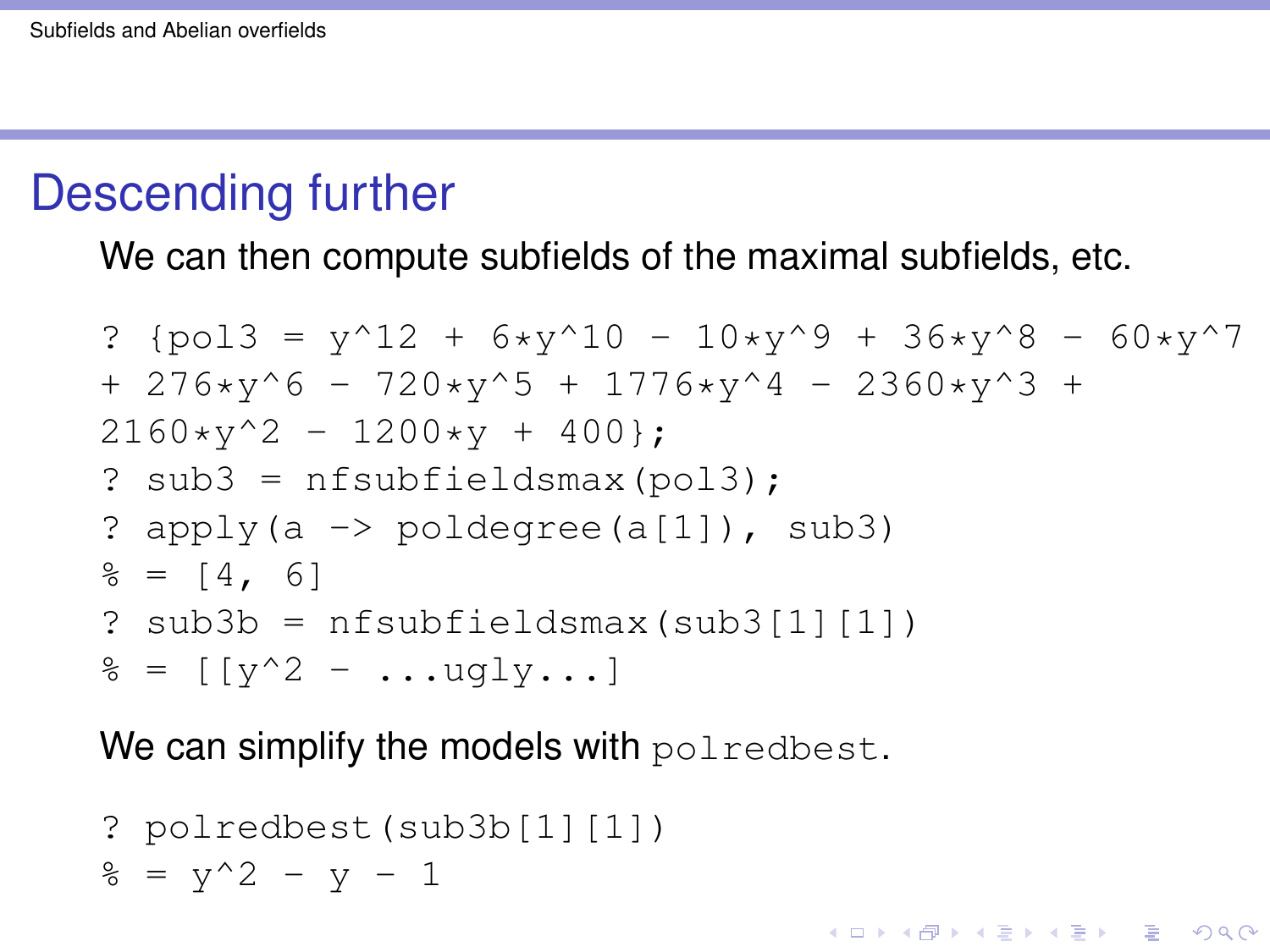#### CM fields

Recall that a number field *K* is called *CM* (complex multiplication) if it is a totally imaginary quadratic extension of a totally real field.

In this case, it admits an automorphism of order 2 which induces complex conjugation on every embedding of *K* into C; this automorphism is called the CM involution or the complex conjugation on *K*.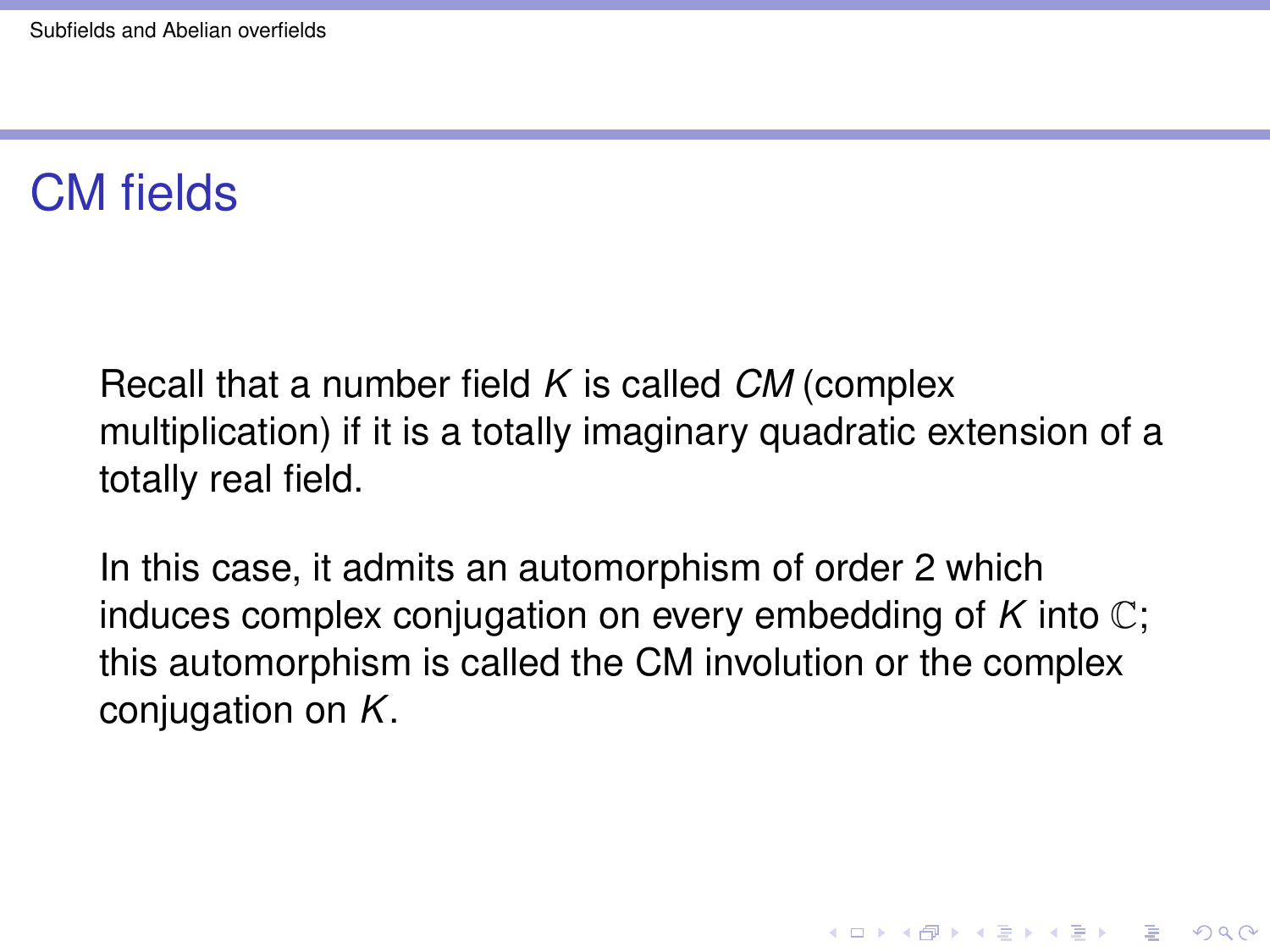### <span id="page-12-0"></span>Maximal CM subfield

We can also compute the maximal CM subfield (if it exists).

? nfsubfieldscm(pol1)  $\frac{1}{6}$  = [y^2 + 3, 2\*y^6 - 4\*y^4 + 2\*y^2 + 3] ? sub2b = nfsubfieldscm([pol2,fa2])  $\frac{1}{6}$  =  $[x^4 + ... x^2 + ... + x^{n}]$ 

The computed model always satisfies that  $x \mapsto -x$  is the CM involution.

In polredbest, we can keep track of the change of variable with an optional flag  $= 1$ .

? polredbest(sub2b[1],1) % = [x^4 - 2\*x^3 - 11\*x^2 + 12\*x + 57, ...] ? polredbest(substpol(sub2b[1],x^2,x)) % = x^2 - 7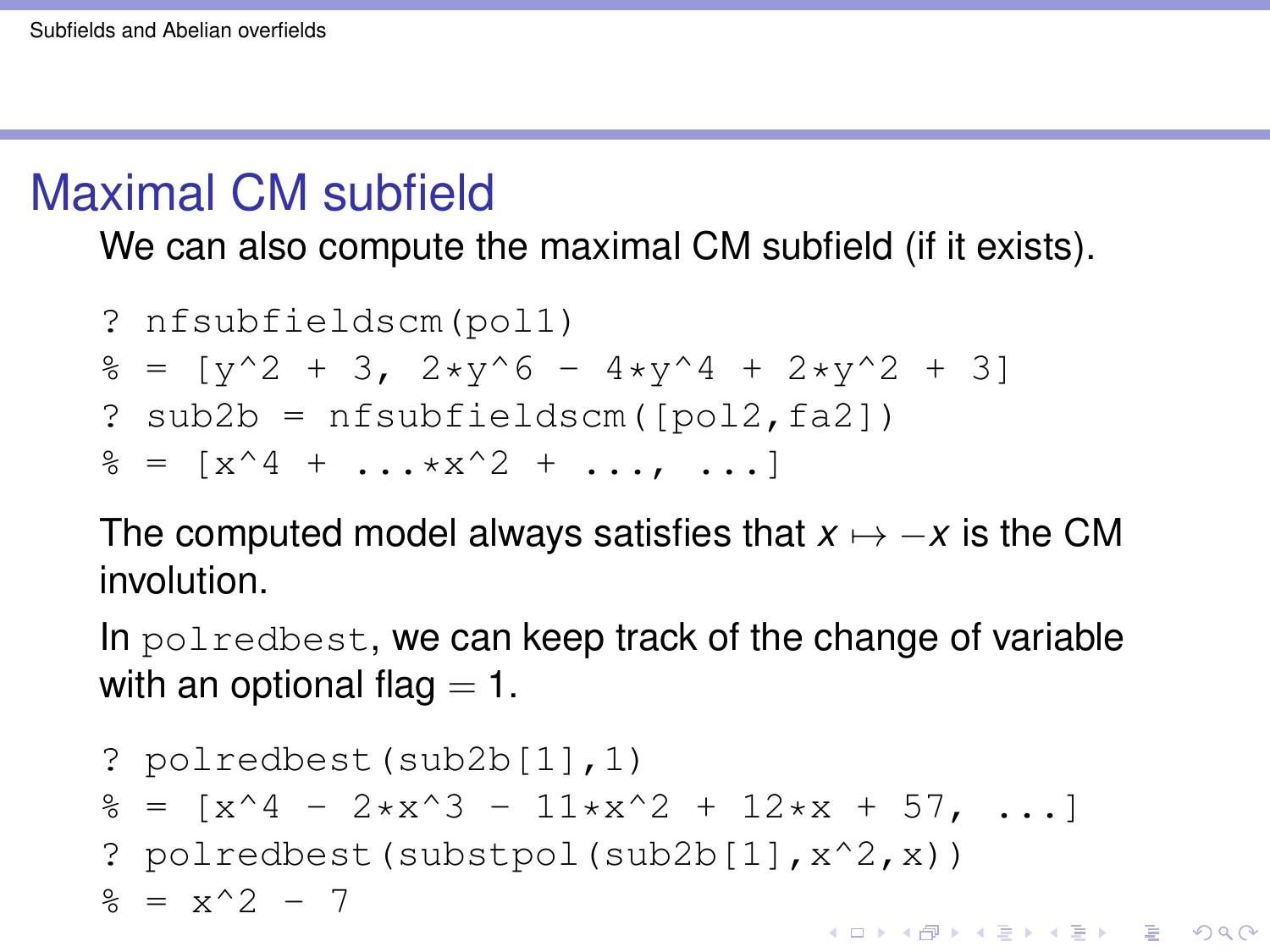## <span id="page-13-0"></span>Abelian extensions of Q

Recall that every Abelian extension of  $\mathbb Q$  is contained in a cyclotomic field (Kronecker–Weber).

polsubcyclo(*n*, *d*) computes every subfield of Q(ζ*n*) of degree *d*.

? polsubcyclo(23,11)  
\n
$$
* = x^11 + x^10 - 10*x^9 - 9*x^8 + 36*x^7 + 28*x^6 - 56*x^5 - 35*x^4 + 35*x^3 + 15*x^2 - 6*x - 1
$$

galoissubcyclo computes the subfield fixed by a given subgroup of  $(\mathbb{Z}/n\mathbb{Z})^{\times}$ .

```
? #polsubcyclo(60,8)
\approx = 7
? galoissubcyclo(60,-1)
2+ 1
```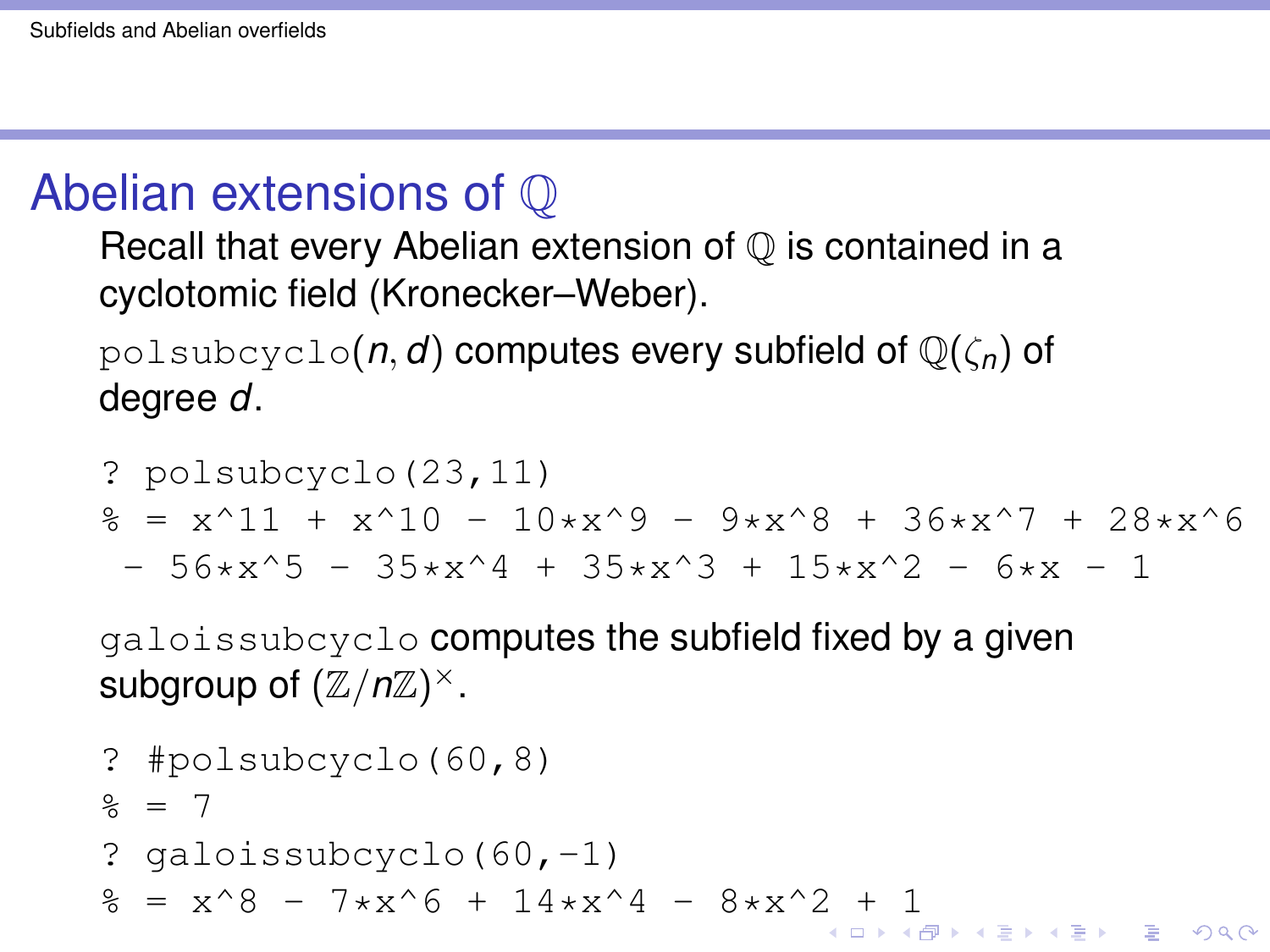### <span id="page-14-0"></span>Abelian extensions of Q

We compute the structure and generators of  $(\mathbb{Z}/n\mathbb{Z})^{\times}$ with znstar.

? G = znstar(7\*13\*19) % = [1296, [36, 6, 6], [Mod(743, 1729), Mod(248, 1729), Mod(407, 1729)]]

**KORKARA KERKER DAGA** 

We can describe the subgroup in terms of those generators.

? H = mathnfmodid([1,0;-1,1;0,-1],3); ? galoissubcyclo(G,H) % = x^3 + x^2 - 576\*x - 64 ? nfdiscfactors(%) % = [2989441, [7, 2; 13, 2; 19, 2]]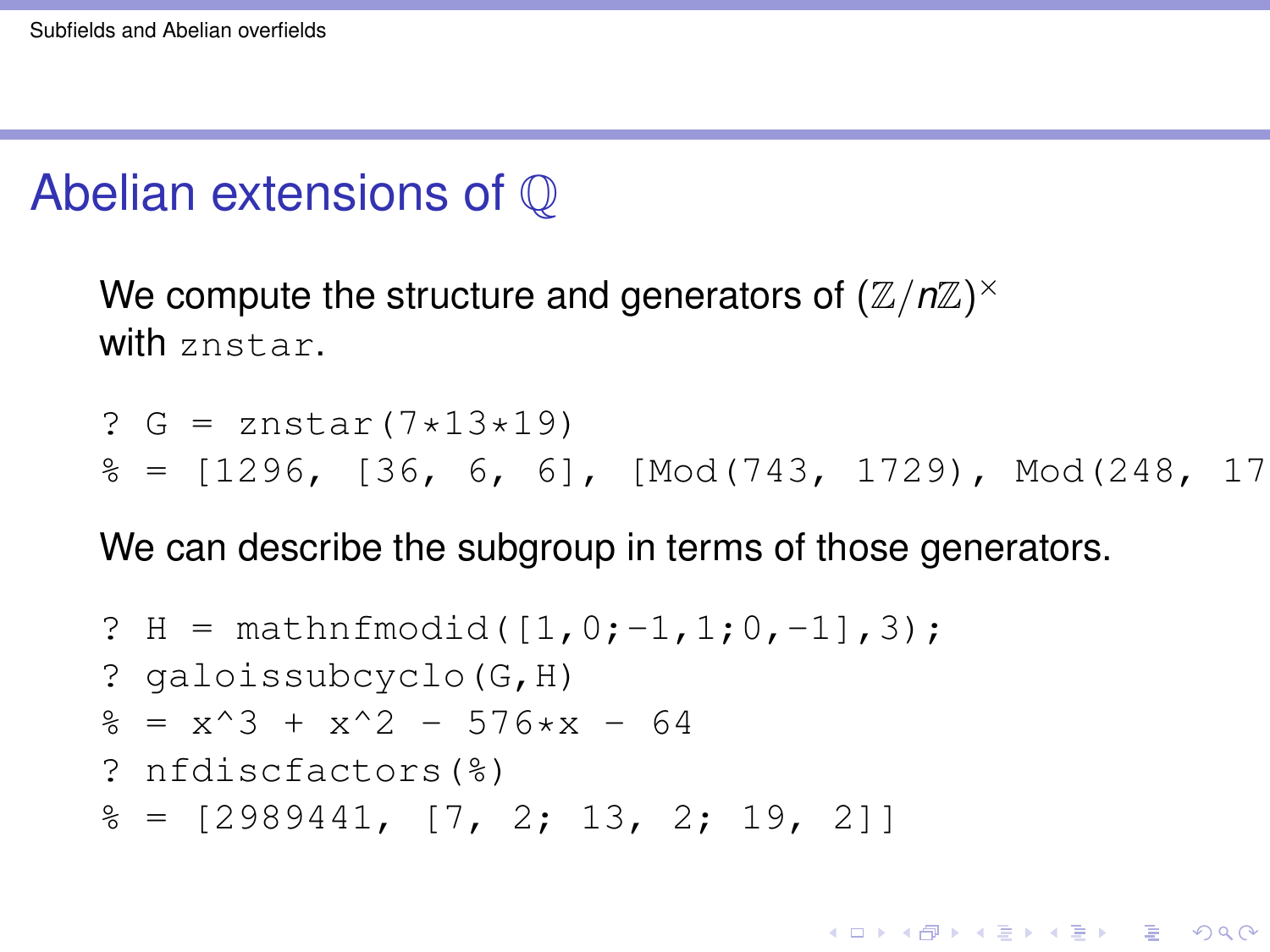### Abelian extensions of number fields

In general, the Abelian extensions of a number field *K* are the subfields of its ray class fields, whose Galois groups are canonically isomorphic to the ray class groups  $\mathcal{C}\ell_{\kappa}(\mathfrak{m})$ . (Class field theory)

**KORK ERKER ADAM ADA** 

The special case  $m = (1)$  is the Hilbert class field.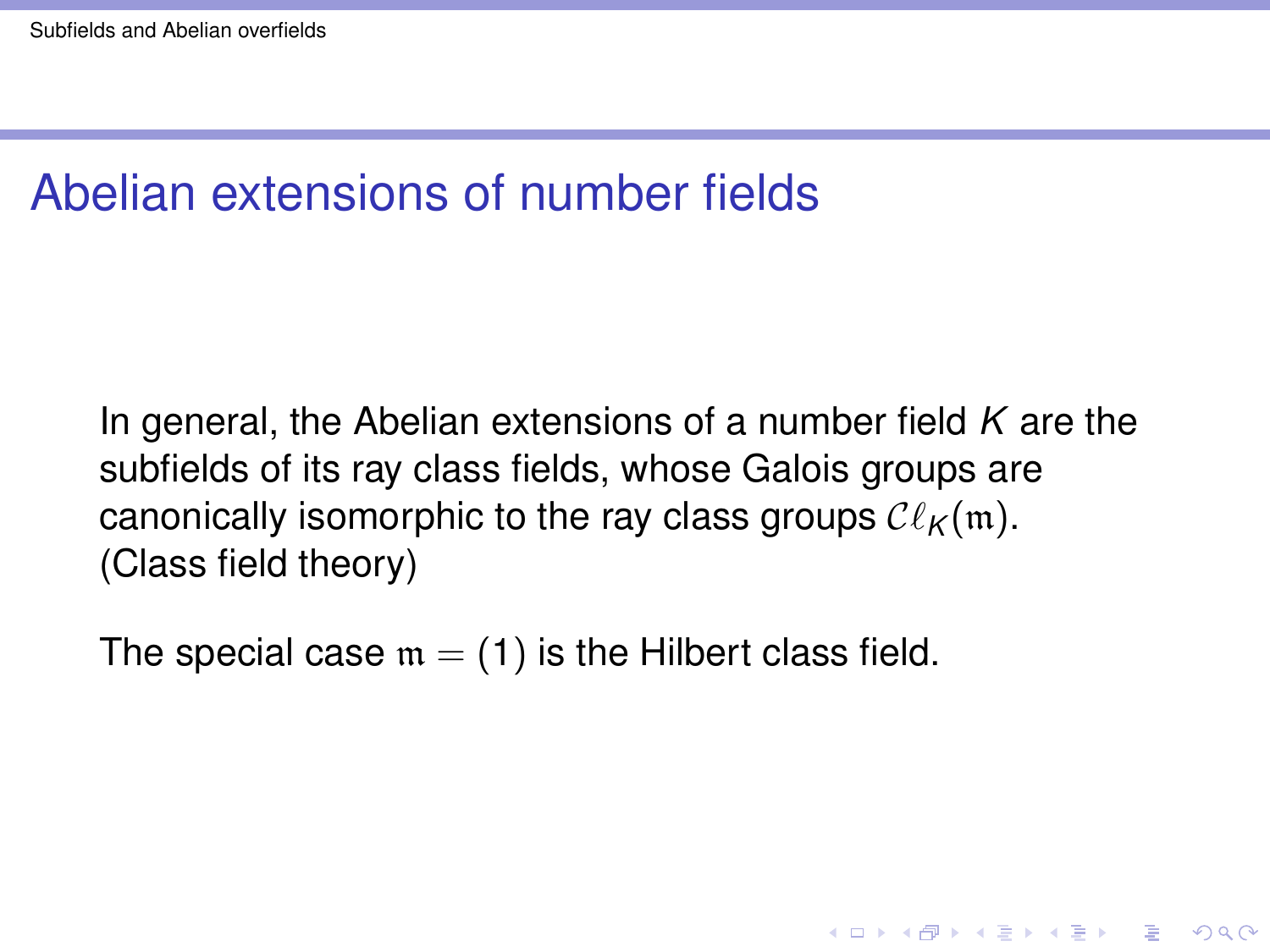#### Transcendental methods

In some cases we can use transcendental methods to compute ray class fields.

Hilbert and ray class fields of quadratic fields:

? quadhilbert(-23) % = x^3 - x^2 + 1 ? quadray(-7,8) % = x^8 + Mod(-4\*y + 4, y^2 - y + 2)\*x^7 + ...

Assuming Stark's conjectures, ray class fields of totally real fields:

? bnrstark(bnrinit(bnfinit(y^3-y^2-41\*y+104),1))  $\frac{1}{2}$  =  $x^0$  + ...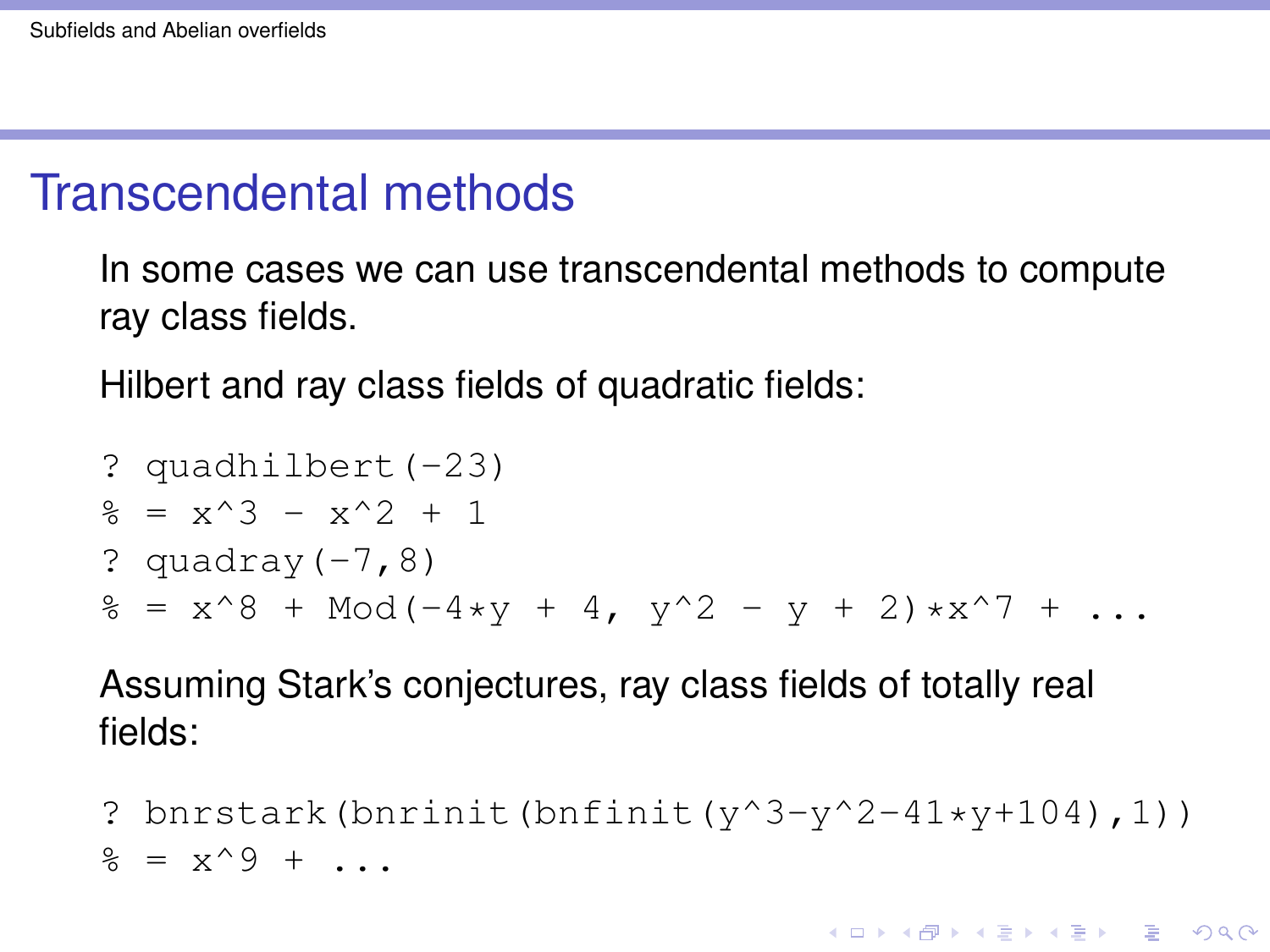### Kummer theory method

In all cases we can use Kummer theory. This can be costly since we need to compute the class group and units of  $K(\zeta_p)$  to compute extensions of degree *p* of *K*, and towers of such for general Abelian extensions.

The function rnfkummer is now obsolete; use the more general bnrclassfield instead, which we will present now.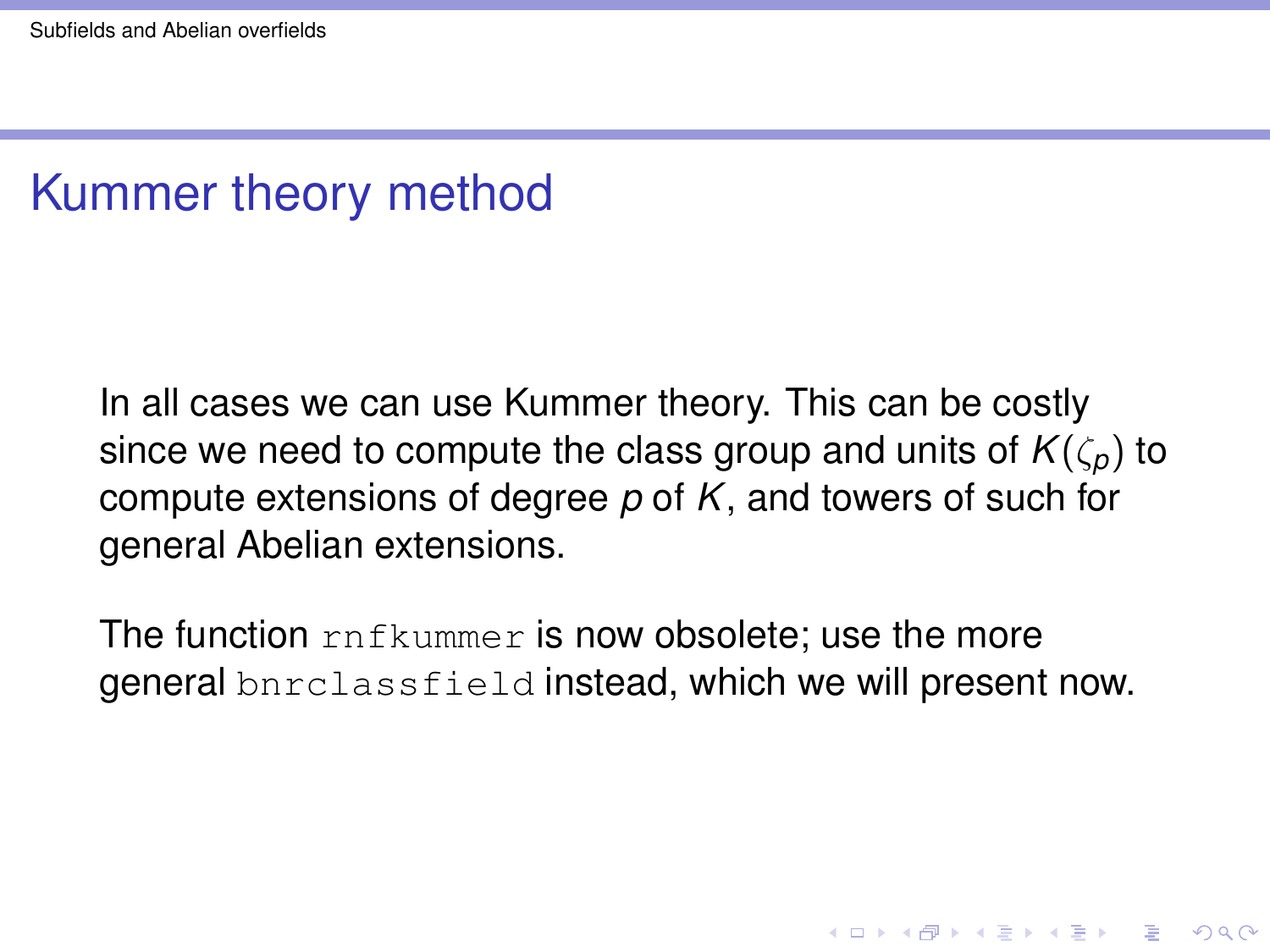### Hilbert class field

```
? pol4 = y^2-y+1007\frac{1}{6} = y<sup>^2</sup> - y + 1007
? bnf = bnfinit(pol4); bnf.cyc\frac{1}{6} = [3, 3]
```
The class group is isomorphic to  $\mathbb{Z}/3\mathbb{Z} \times \mathbb{Z}/3\mathbb{Z}$ .

```
? ext4 = bnrclassfield(bnf)
\frac{1}{6} = [x^3 - 15*x + (-1204*y + 602), x^3 + ...]
```
By default, the class field is expressed as the compositum of two degree 3 extensions. We can compute a single defining polynomial with nfcompositum.

```
? nfcompositum(bnf,ext4[1],ext4[2],2)
\frac{1}{6} = x^0 + ...
                                      KORK ERKER ADAM ADA
```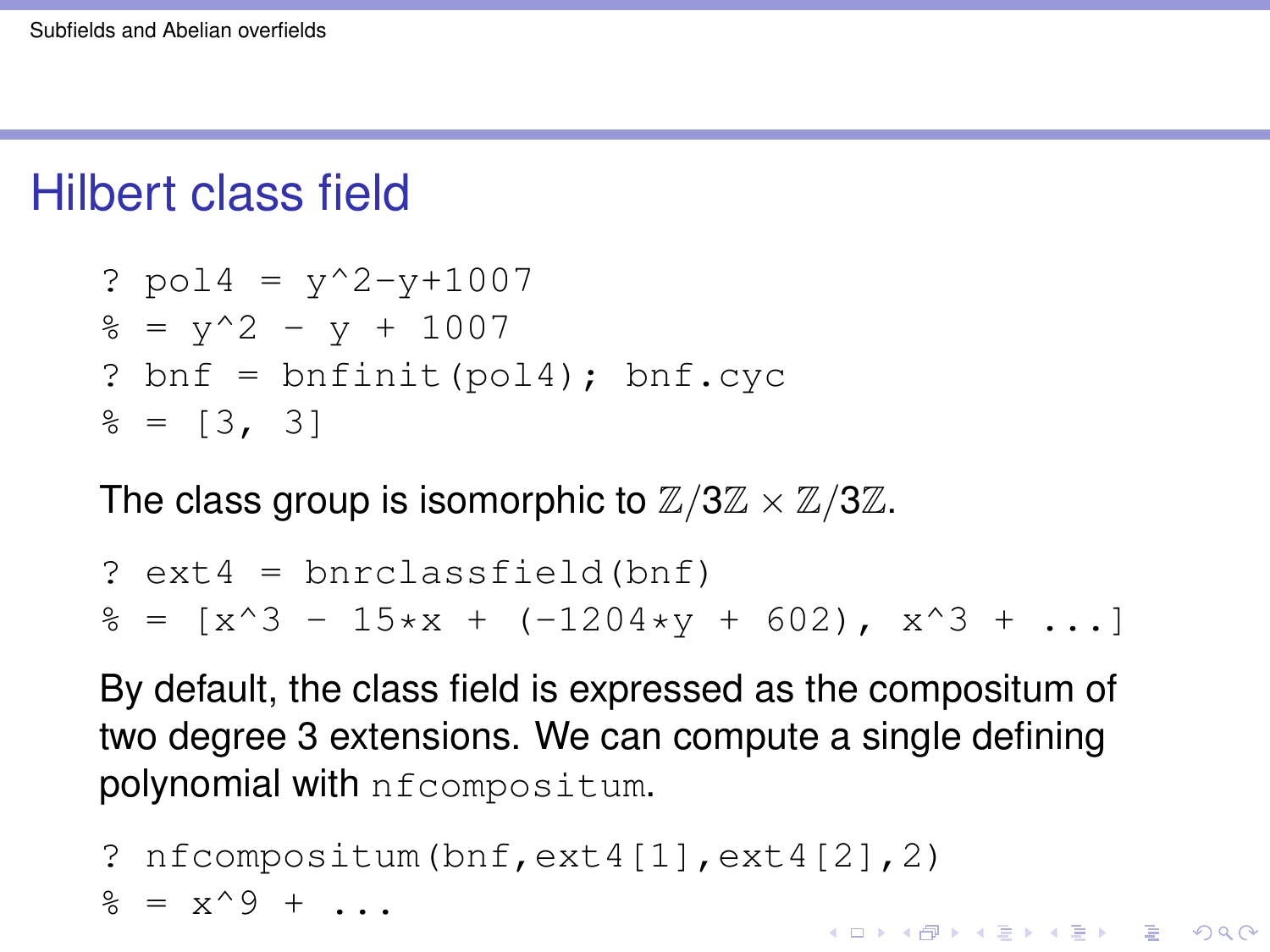### Hilbert class field

We can directly ask for a single relative defining polynomial with an optional flag  $= 1$ .

```
? bnrclassfield(bnf,,1)
\frac{1}{6} = x<sup>^</sup>9 + 18*x<sup>^</sup>7 + ...
```
We can also ask for a single absolute defining polynomial with an optional flag  $= 2$ .

**KOD KARD KED KED BE YOUR** 

```
? bnrclassfield(bnf,,2)
\frac{1}{6} = x<sup>^</sup>18 + 36*x<sup>^</sup>16 + 4860*x<sup>^</sup>14 + ...
```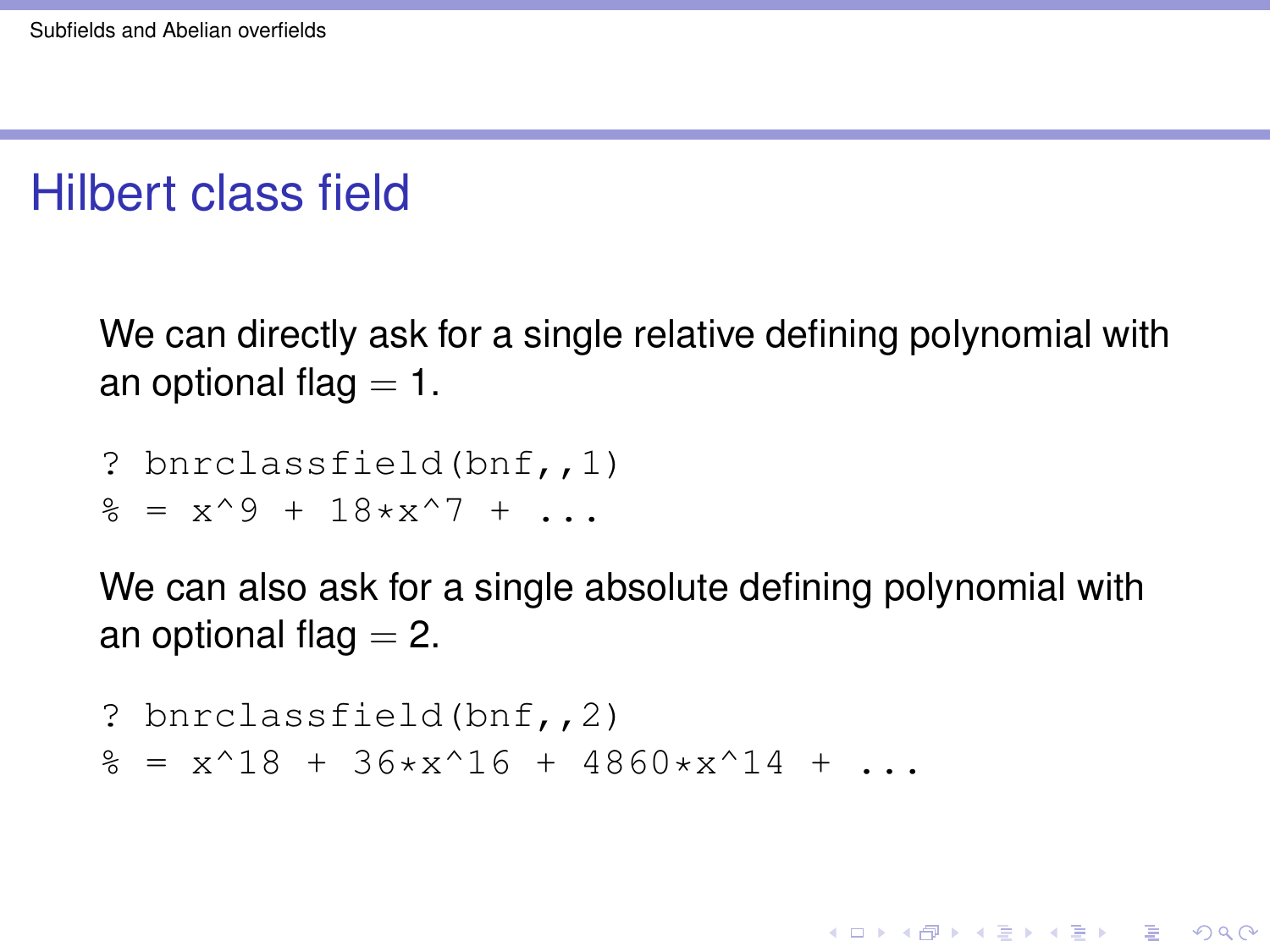#### Ray class groups

We compute general ray class groups with bnrinit.

```
? pr = idealprimedec(bnf, 13) [1];
? bnr = bnrinit(bnf,pr); bnr.cyc
\epsilon = [18, 3]
```
This ray class group is isomorphic to  $\mathbb{Z}/18\mathbb{Z} \times \mathbb{Z}/3\mathbb{Z}$ . We can compute the discriminant of the corresponding extension in advance with bnrdisc.

```
? [deg,r1,D] = 6nrdisc(bnr);
? deg
$59 = 108? D
% = 625833566280085268...18199167302475256851237
```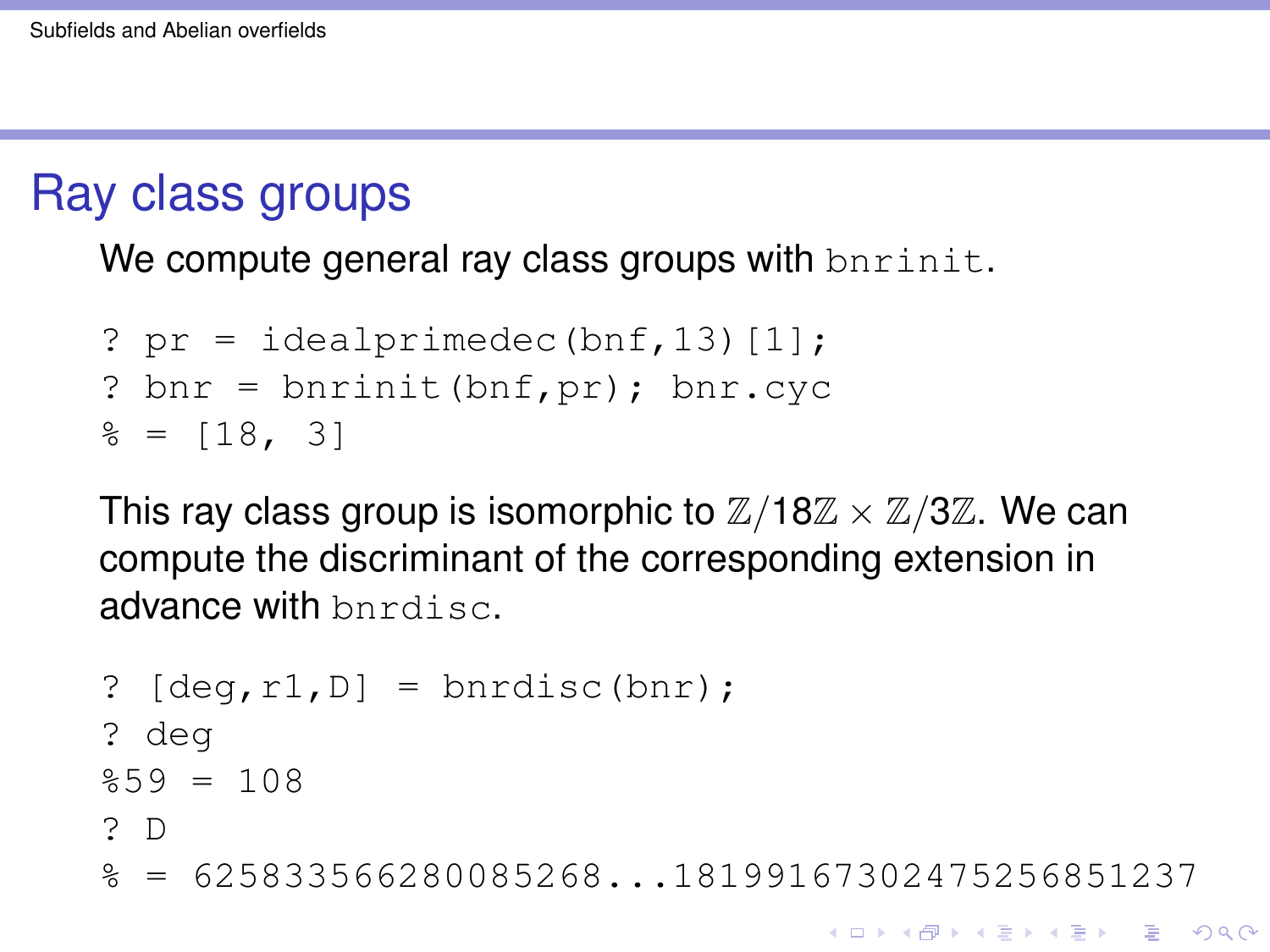#### Ray class fields

? ext2 = bnrclassfield(bnr)  $\frac{1}{6}$  =  $[x^2 + (y + 34), x^3 + ... , x^9 + ...]$ 

Again, the ray class field is expressed as a compositum of several extensions.

We can simplify the relative defining polynomials with rnfpolredbest.

? apply(P -> lift(rnfpolredbest(bnf,P)), ext2)  $\frac{1}{6}$  =  $\left[x^2 + \left(y + 34\right), x^3 - 24*x + \left(2*y - 1\right)\right]$  $x^9 - x^8 + (-y - 5) \cdot x^7 + ... + (-262 \cdot y + 10515)$ 

**KORKARA KERKER DAGA**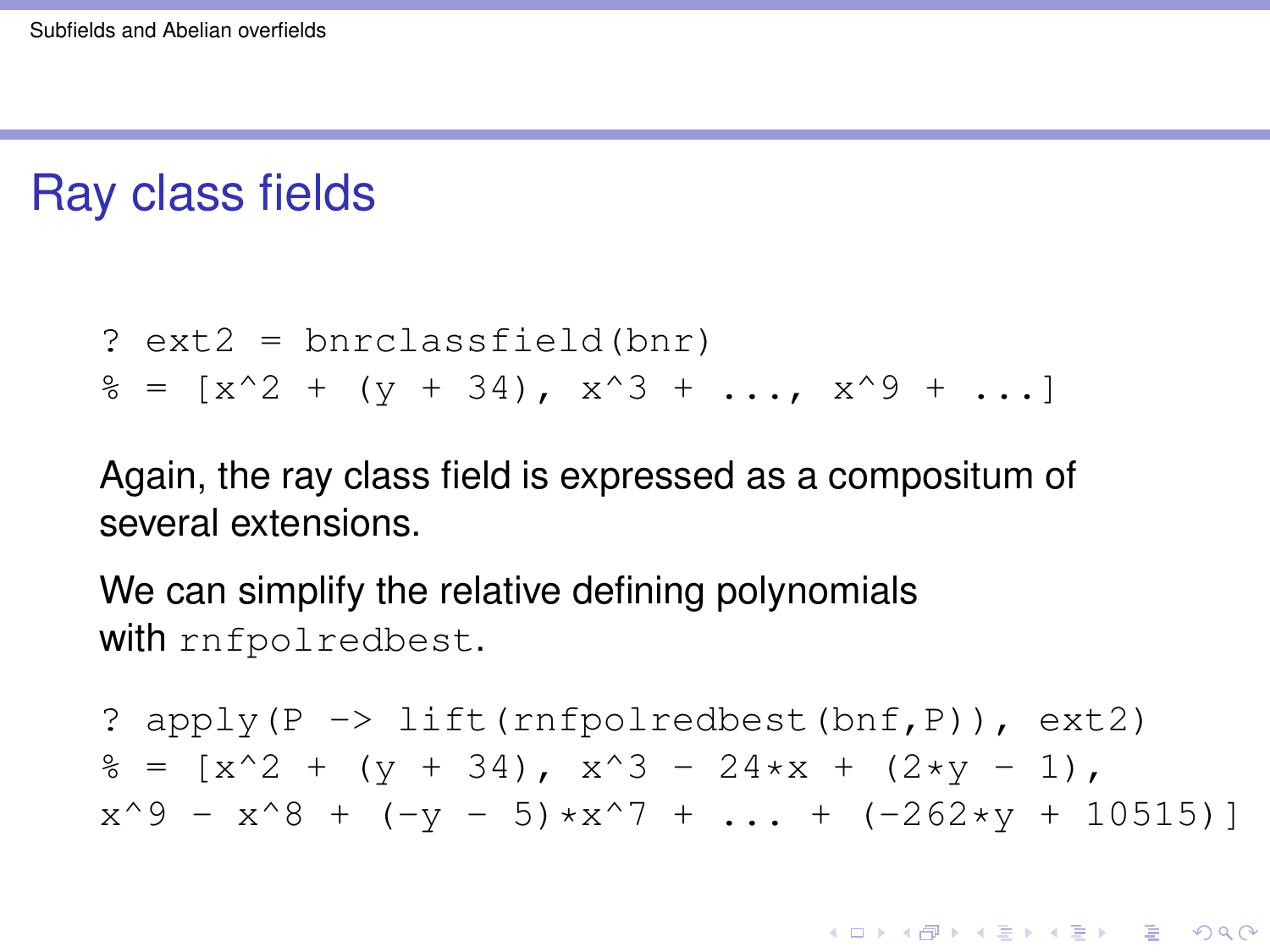### Ray class fields

Again, we can ask for an absolute defining polynomial.

- ?  $ext2b = brrclassfield(bnr, 2)$
- $\frac{1}{6}$  = x^108 + 24\*x^107 + 229\*x^106 128\*x^105 ..

We can check that the discriminant is correct with  $nfdisc$ .

```
? nfdisc([ext2b,1000]) == D
\frac{1}{6} = 1
```
Note that this is much more expensive than with bardisc, and we needed to help  $nfdisc$  by forcing it to use a lazy factorisation.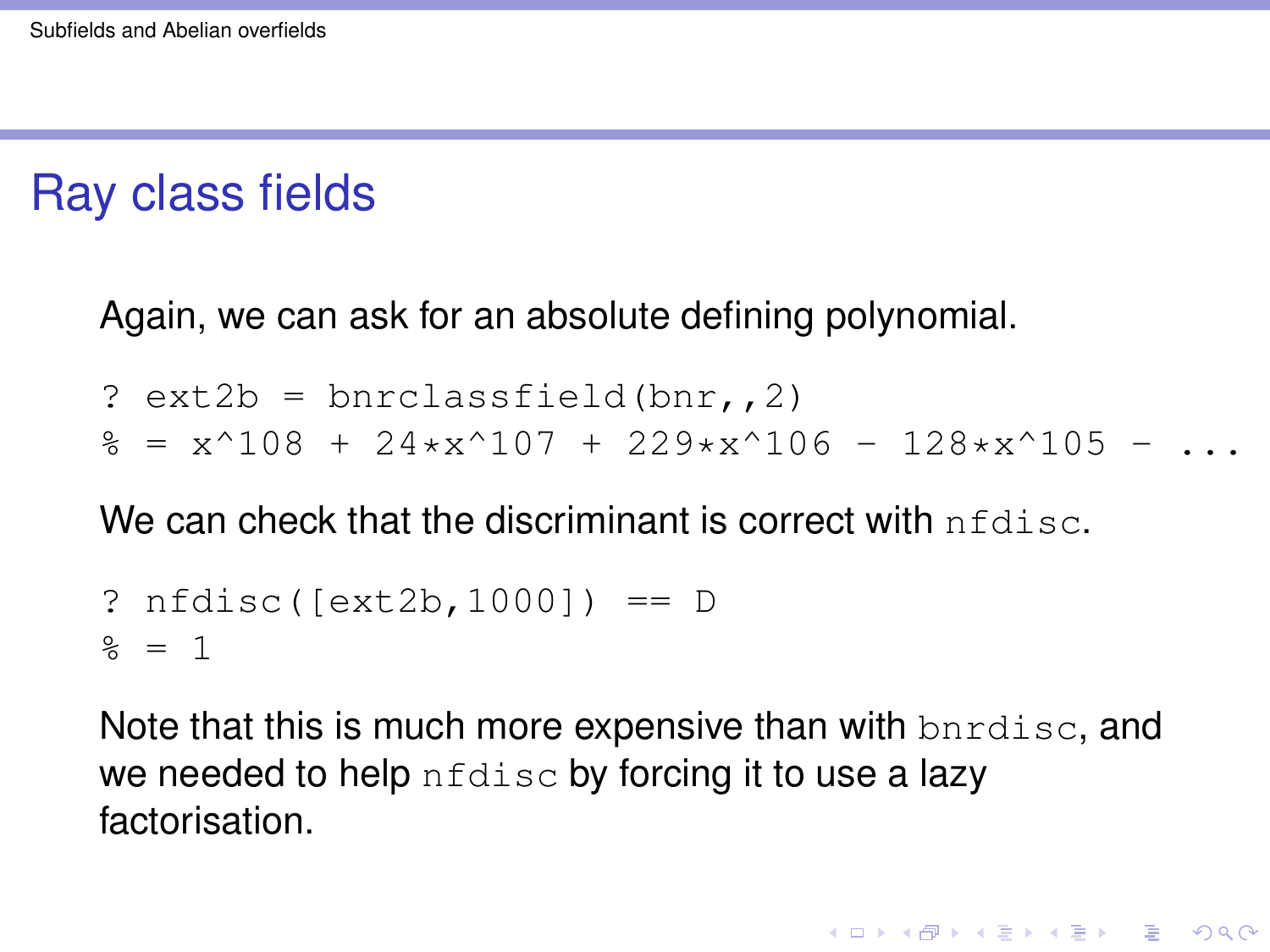#### General class fields

In general we describe the desired Abelian extension as the subfield of a ray class field fixed by a subgroup of  $\mathcal{C}\ell_{\mathcal{K}}(\mathfrak{m})$ .

```
? pr2 = idealprime(bnf, 2)[1];
? bnr2 = bnrinit(bnf, [pr,1;pr2,3]); bnr2.cyc\frac{1}{6} = [36, 12, 6]
? H2 = [2, 1, 1; 0, 2, 0; 0, 0, 1]\frac{6}{6} =
[2 1 1]
[0 2 0]
[0 0 1]
? bnrclassfield(bnr2,H2)
\frac{1}{6} = \left[x^4 + 78 \cdot x^2 + (-92 \cdot y + 1396)\right]
```
**KOD KARD KED KED BE YOUR**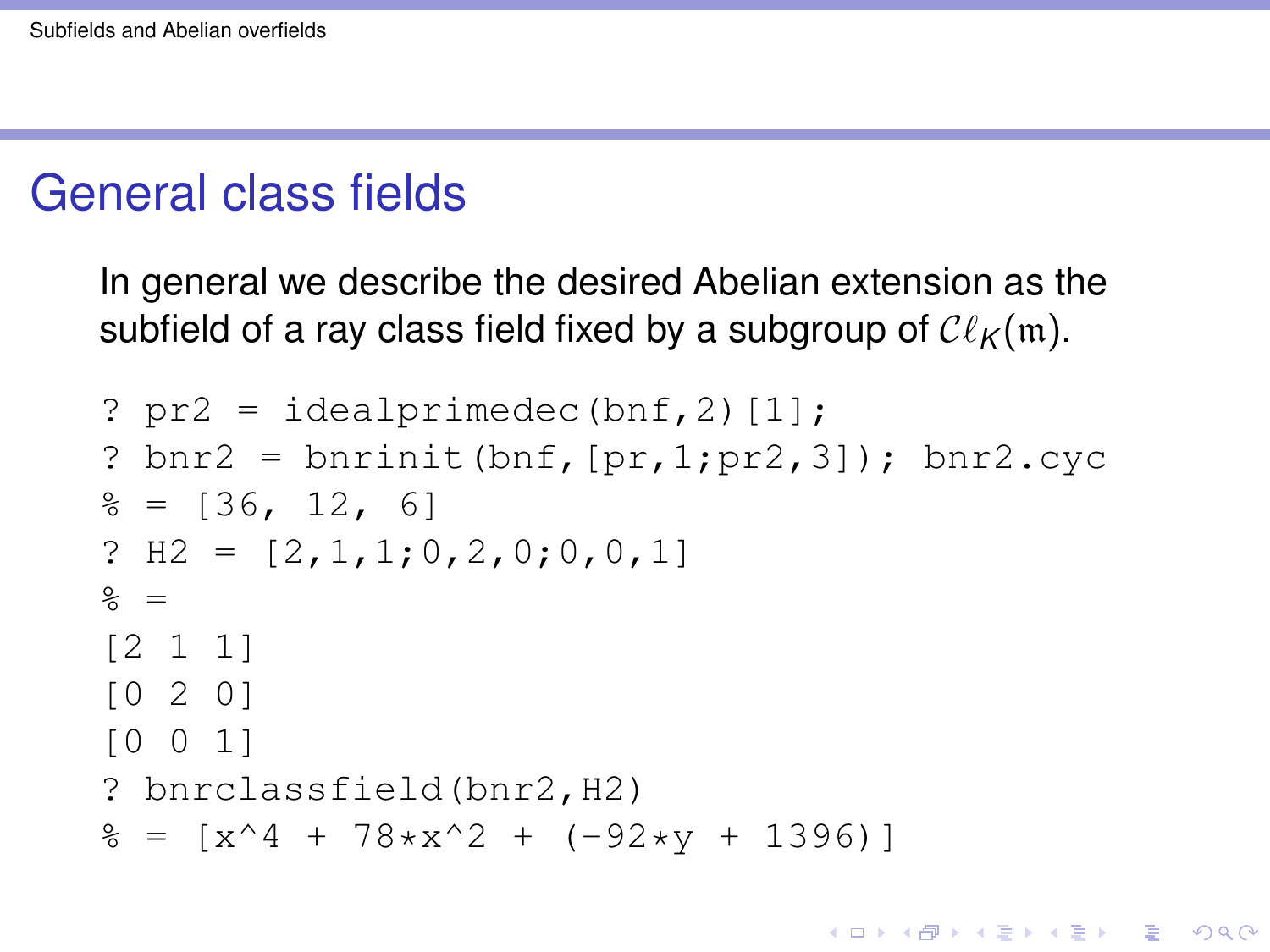#### Shortcut for describing the subgroup

We can use the shortcut bnrclassfield  $(bnr, n)$  to denote the subgroup  $n \cdot \mathcal{C}\ell_{\mathcal{K}}(\mathfrak{m})$ .

? ext3 = bnrclassfield(bnr2,3)  $\hat{\mathcal{S}} = [x^3 - 15*x + \dots, x^3 + \dots, x^3 + \dots]$ 

This is the maximal elementary Abelian 3-subextension.

?  $ext3 = brrclassfield(bnr2, 9)$  $\frac{1}{6}$  =  $[x^3 + \ldots, x^3 + \ldots, x^4 - x^6 + \ldots]$ 

This is the maximal Abelian subextension with exponent dividing 9.

**KORKARA KERKER DAGA**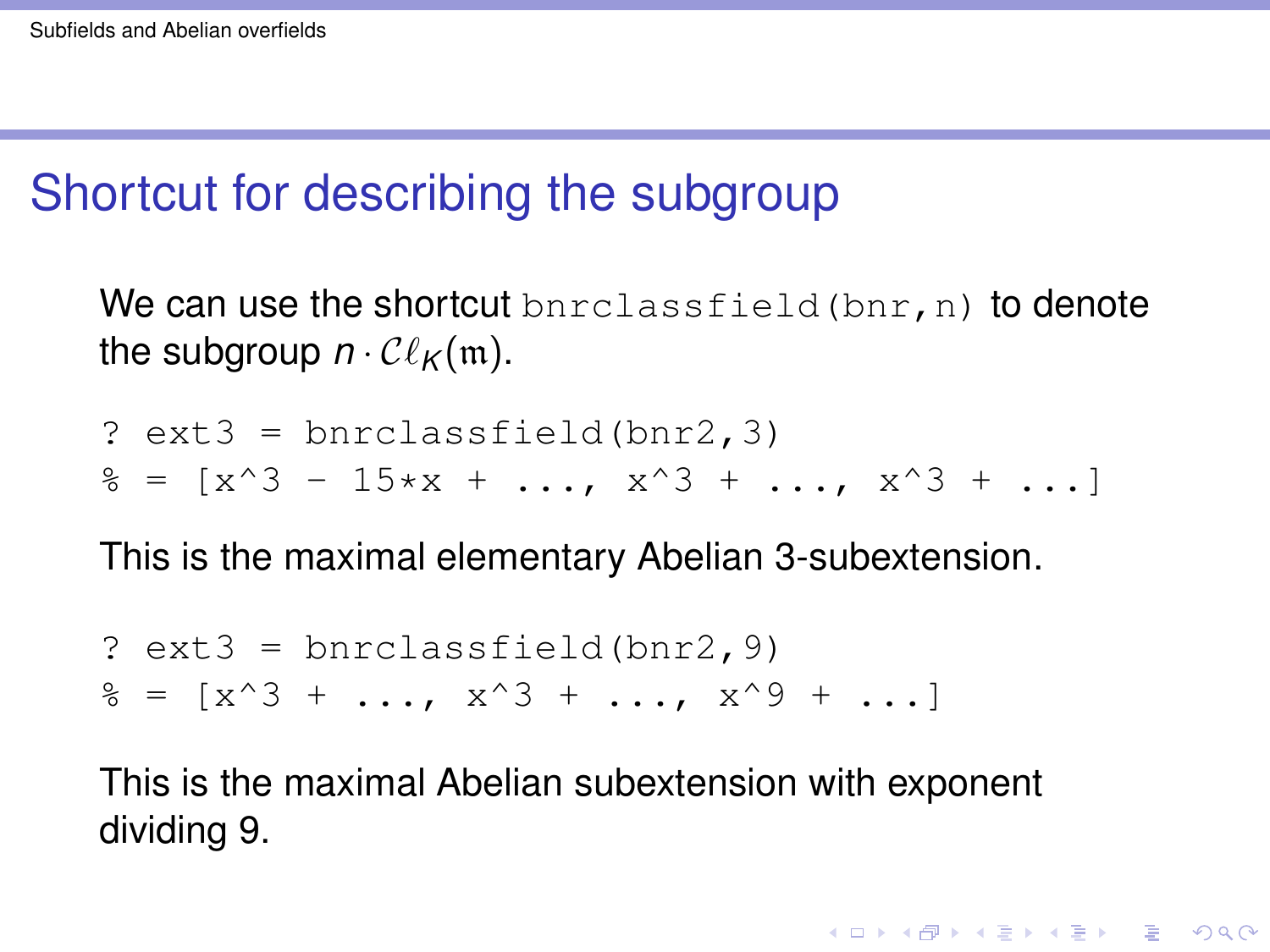## Without the explicit field

Computing a defining polynomial with bnrclassfield can be time-consuming, so it is better to compute the relevant information without constructing the field, if possible.

We already saw the use of bnrdisc; we can also compute splitting information without the explicit field.

```
? pr313 = idealprimedec(bnf, 313)[1];? bnrisprincipal(bnr2, pr313,0)
\frac{1}{6} = [0, 0, 0] ~
```
The Frobenius at  $p_{313}$  is trivial: this prime splits completely in the degree  $36 \cdot 12 \cdot 6 = 2592$  extension (which we did not compute).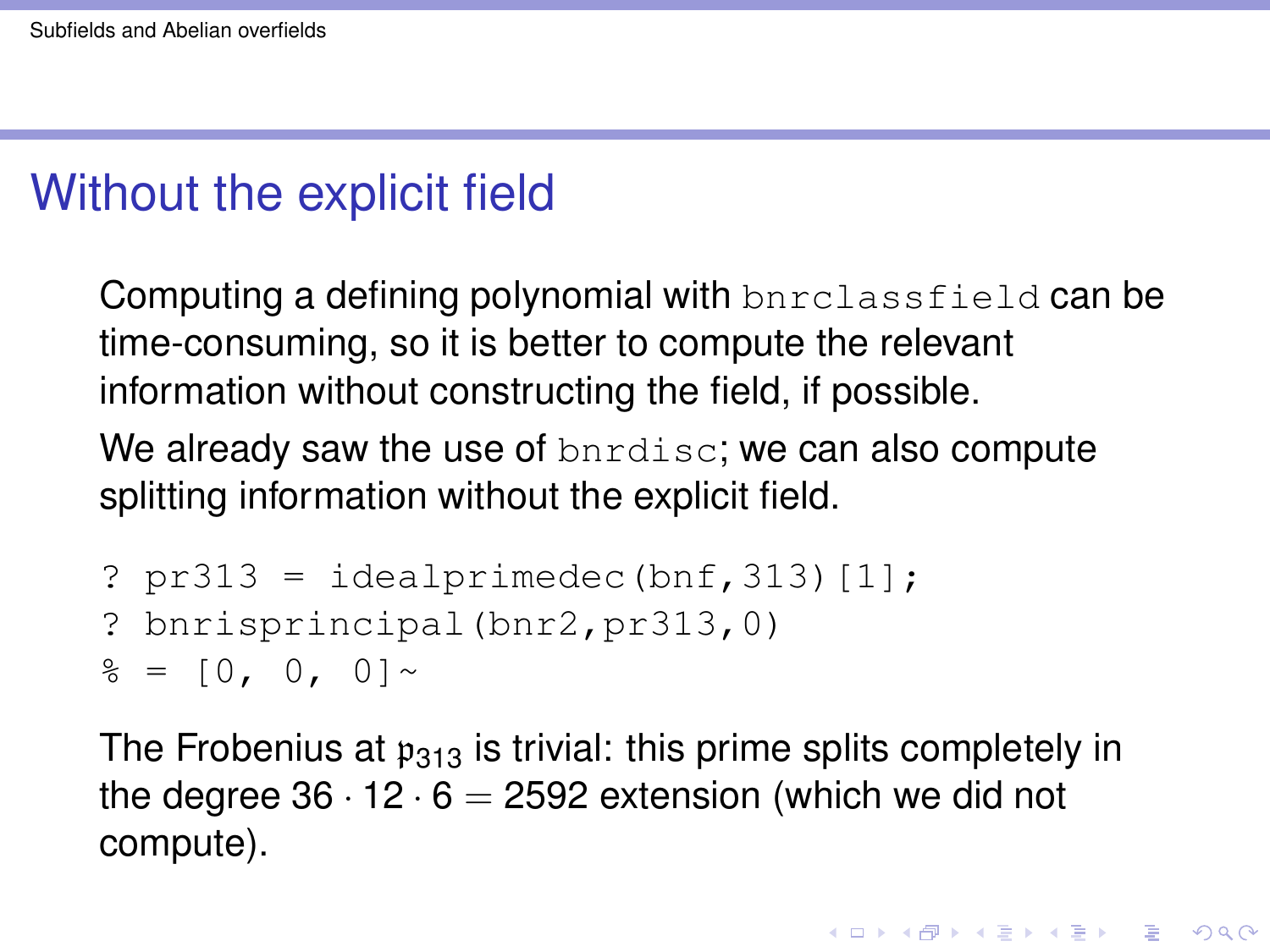## Modulus with infinite places

If the base field has real places, we can specify the modulus at infinity by providing a list of 0 or 1 of length the number of real embeddings.

```
? bnf2 = bnfinit(y^2-217);
? bnf2.cyc
\frac{6}{6} = \frac{1}{2}? bnrinit(bnf2,1).cyc
\frac{6}{6} = \frac{1}{2}? bnr3 = bnrinit(bnf2, [1, [1,1]]); bnr3.cyc\frac{1}{6} = [2]
```
**KORK ERKER ADAM ADA** 

The field  $\mathbb{Q}(\sqrt{2})$ 217) has narrow class number 2.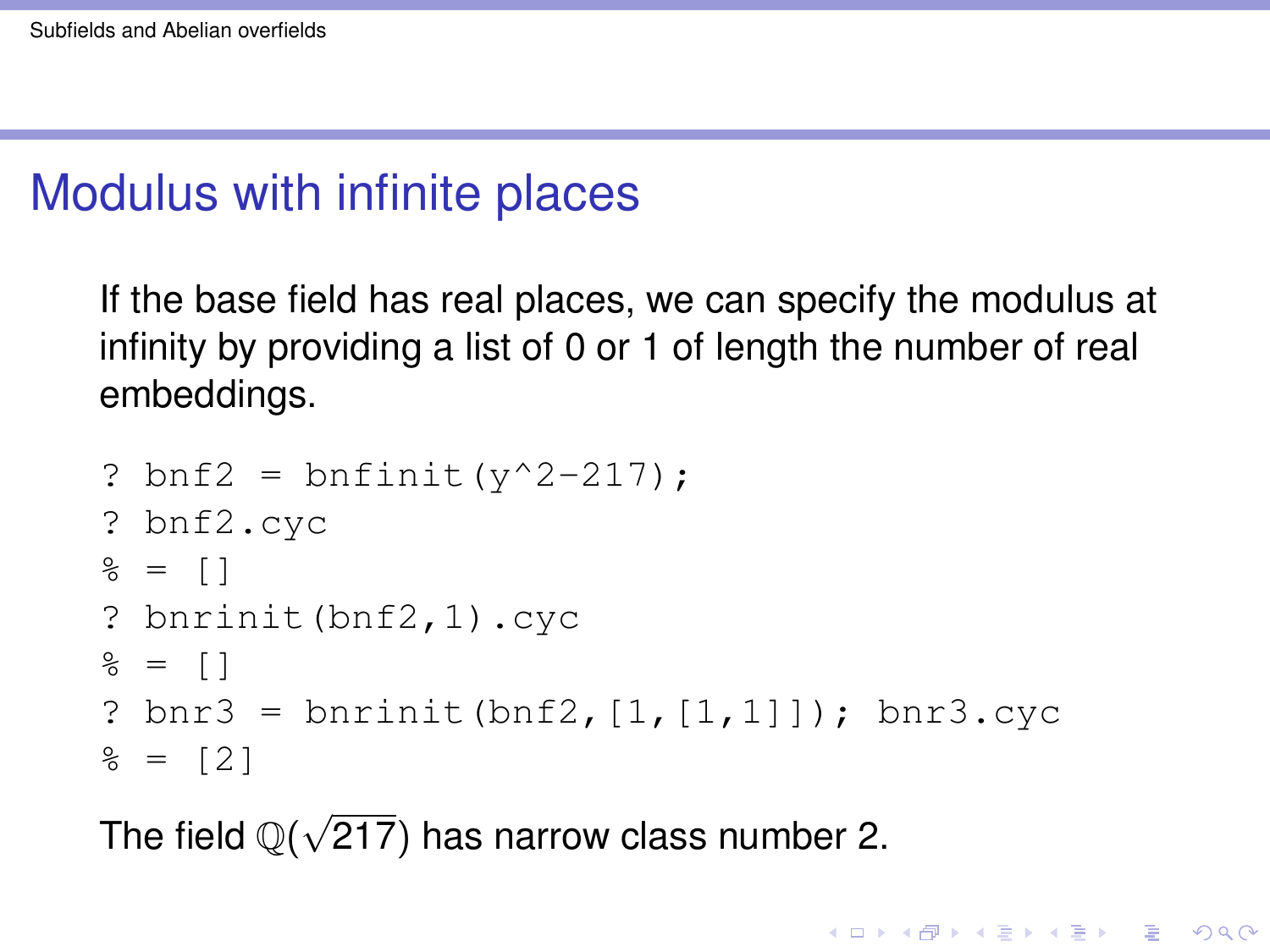#### A narrow Hilbert class field

We check that the class field has the expected properties:

**KORKARA KERKER DAGA** 

```
? [deg,r1,D] = 6nrdisc(bnr3);
? [deg,r1]
\frac{1}{6} = \left[ 4, 0 \right]? D
\approx = 47089
? bnrclassfield(bnr3)
\frac{1}{6} = \left[x^2 + (-260952*y + 3844063)\right]? pol5 = brclassfield(bnr3, 2)\frac{1}{2} = x<sup>^</sup>4 + 7688126*x<sup>^</sup>2 + 1
? polsturm(pol5)
\frac{6}{5} = 0
? nfdisc(pol5) == D\frac{6}{5} = 1
```